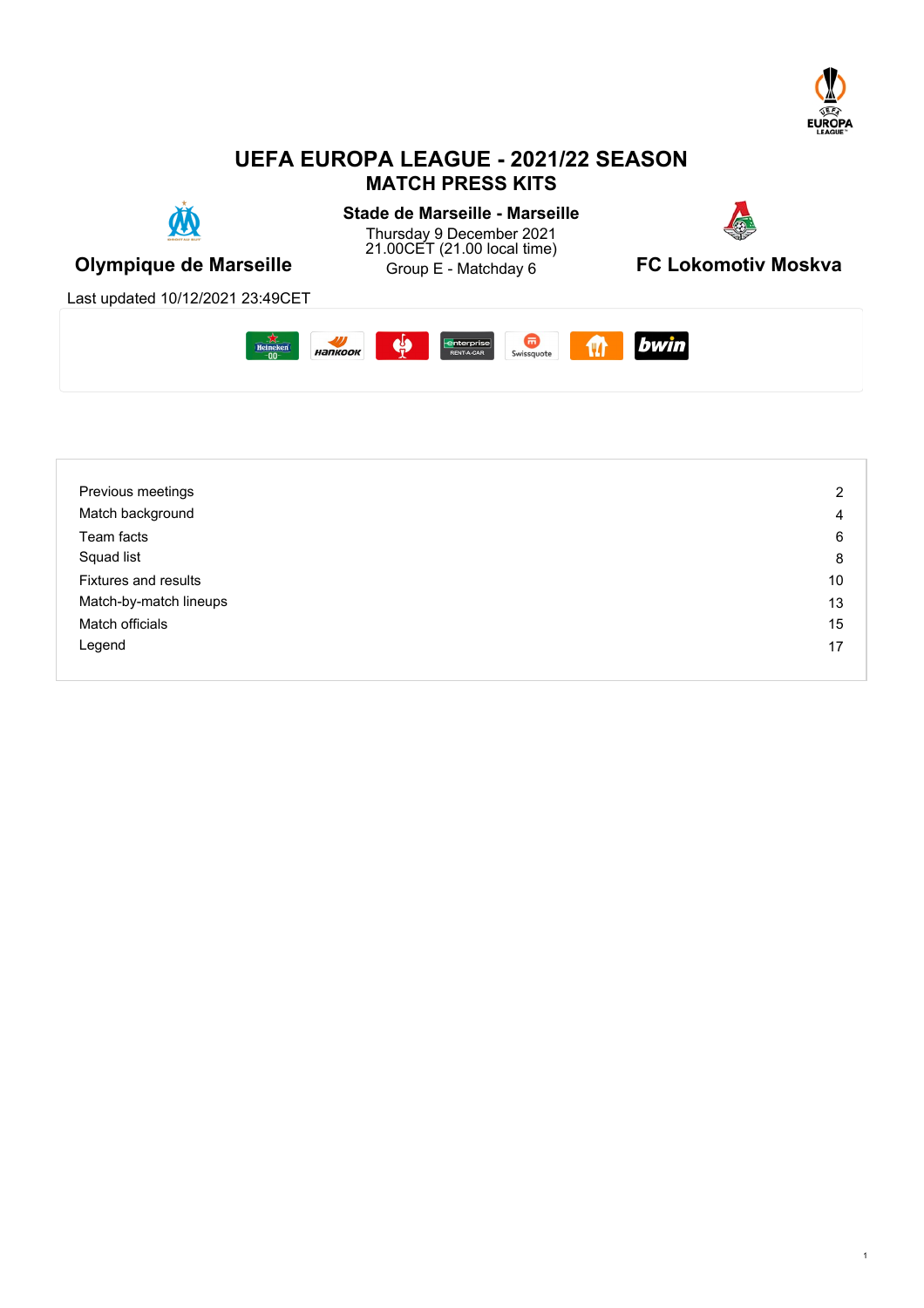# **Previous meetings**

# **Head to Head**

### **UEFA Europa League**

| <b>Date</b> | <b>Stage</b> | <b>Match</b>                                    | <b>Result</b> | <b>Venue</b> | <b>Goalscorers</b>                 |
|-------------|--------------|-------------------------------------------------|---------------|--------------|------------------------------------|
| 16/09/2021  | GS           | FC Lokomotiv Moskva -<br>Olympique de Marseille |               | Moscow       | Anjorin 89; Cengiz<br>Ünder 59 (P) |

|                        |                                               | <b>Home</b> |  | Away |  | Final |  |  | Total |  |  |
|------------------------|-----------------------------------------------|-------------|--|------|--|-------|--|--|-------|--|--|
|                        | Pid W D L Pid W D L Pid W D L Pid W D L GF GA |             |  |      |  |       |  |  |       |  |  |
| Olympique de Marseille |                                               |             |  |      |  |       |  |  |       |  |  |
| FC Lokomotiv Moskva    |                                               |             |  |      |  |       |  |  |       |  |  |
|                        |                                               |             |  |      |  |       |  |  |       |  |  |

**Olympique de Marseille - Record versus clubs from opponents' country**

### **UEFA Champions League**

| Date       | Stage     | Match                                                | <b>Result</b> | <b>Venue</b> | <b>Goalscorers</b>                  |
|------------|-----------|------------------------------------------------------|---------------|--------------|-------------------------------------|
| 23/11/2010 | <b>GS</b> | FC Spartak Moskva - Olympique<br>de Marseille        | $0 - 3$       | Moscow       | Valbuena 18, Rémy<br>54, Brandão 68 |
| 15/09/2010 | GS        | Olympique de Marseille - FC<br><b>Spartak Moskva</b> | J-1           | Marseille    | Azpilicueta 81 (og)                 |

### **UEFA Cup**

| <b>Date</b> | <b>Stage</b>    | <b>Match</b>                                  | <b>Result</b>          | Venue                | <b>Goalscorers</b>                     |
|-------------|-----------------|-----------------------------------------------|------------------------|----------------------|----------------------------------------|
| 12/03/2008  | R <sub>16</sub> | FC Zenit - Olympique de<br>Marseille          | $2 - 0$<br>agg: 3-3 ag | <b>St Petersburg</b> | Pogrebnyak 39, 78                      |
| 06/03/2008  | R <sub>16</sub> | Olympique de Marseille - FC<br>Zenit          | $3 - 1$                | Marseille            | Cissé 37, 55, Niang<br>48; Arshavin 82 |
| 21/02/2008  | R <sub>3</sub>  | FC Spartak Moskva - Olympique<br>de Marseille | $2 - 0$<br>agg: 2-3    | Moscow               | Pavlenko 39,<br>Pavlyuchenko 85        |
| 13/02/2008  | R <sub>3</sub>  | Olympique de Marseille - FC<br>Spartak Moskva | $3-0$                  | Marseille            | Cheyrou 62, Taiwo<br>68, Niang 79      |

### **UEFA Cup**

| <b>Date</b> | <b>Stage</b>    | <b>Match</b>                                | <b>Result</b>       | <b>Venue</b>  | <b>Goalscorers</b>                          |
|-------------|-----------------|---------------------------------------------|---------------------|---------------|---------------------------------------------|
| 16/03/2006  | R <sub>16</sub> | <b>FC Zenit</b> - Olympique de<br>Marseille | $1 - 1$<br>agg: 2-1 | St Petersburg | A. Kerzhakov 69;<br>Déhu 74                 |
| 09/03/2006  | R <sub>16</sub> | Olympique de Marseille - FC<br>Zenit        | $0 - 1$             | Marseille     | Arshavin 50                                 |
| 20/10/2005  | <b>GS</b>       | PFC CSKA Moskva - Olympique<br>de Marseille | 1-2                 | <b>Moscow</b> | Vágner Love 80;<br>Lamouchi 23, Niang<br>38 |

### **UEFA Champions League**

| <b>Date</b> | <b>Stage</b> | <b>Match</b>                                       | <b>Result</b> | Venue         | <b>Goalscorers</b>                                           |
|-------------|--------------|----------------------------------------------------|---------------|---------------|--------------------------------------------------------------|
| 17/03/1993  | <b>GS</b>    | <b>Olympique de Marseille - PFC</b><br>CSKA Moskva | $6 - 0$       | Marseille     | Sauzée 5 (P), 35, 49,<br>Ayew 43, Ferreri 71,<br>Desailly 79 |
| 03/03/1993  | <b>GS</b>    | PFC CSKA Moskva - Olympique<br>de Marseille        | ı —           | <b>Berlin</b> | Fayzulin 55; Ayew 27                                         |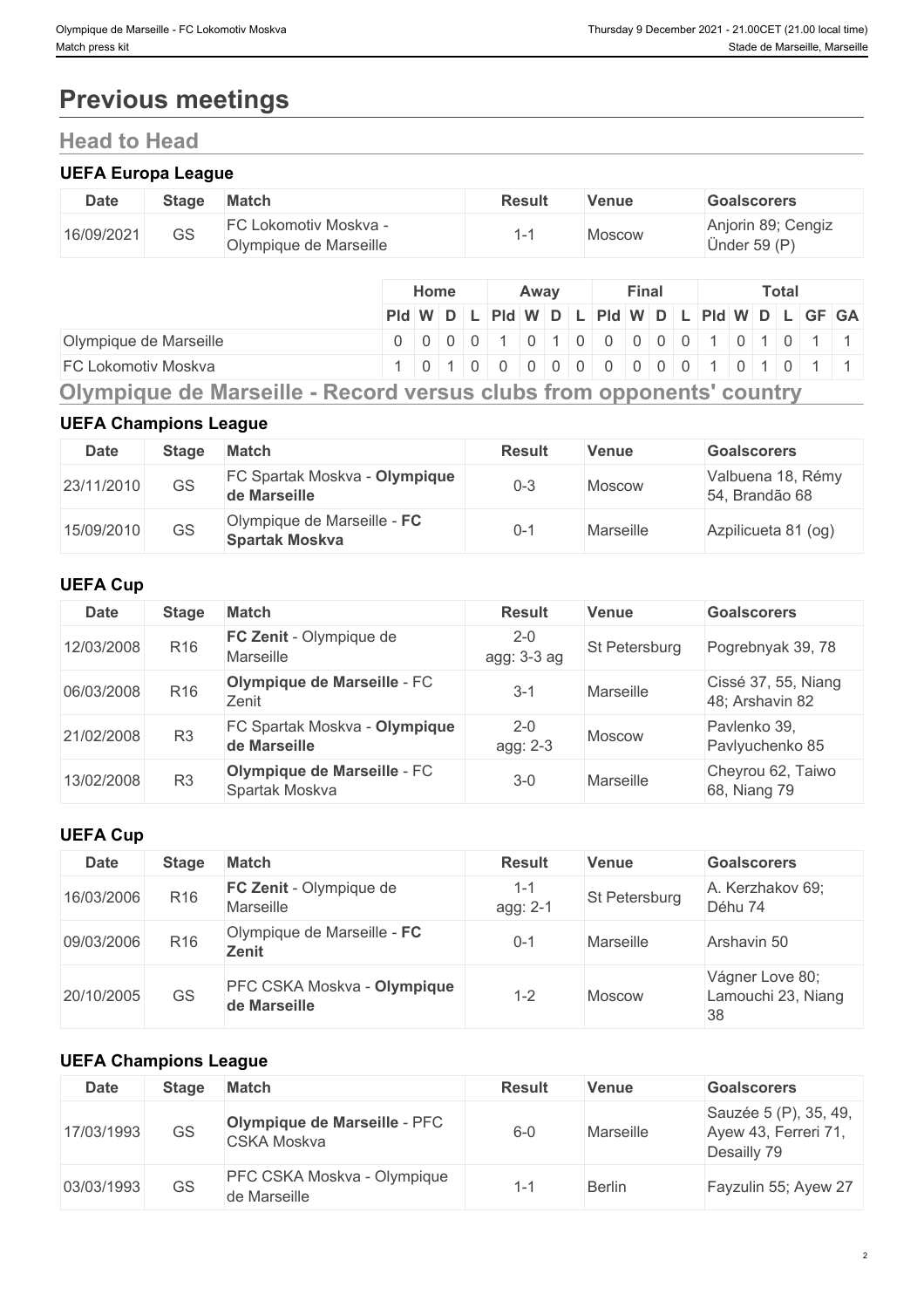### **European Champions Clubs' Cup**

| <b>Date</b> | Stage     | <b>Match</b>                                         | <b>Result</b>       | <b>Venue</b> | <b>Goalscorers</b>                                  |
|-------------|-----------|------------------------------------------------------|---------------------|--------------|-----------------------------------------------------|
| 24/04/1991  | <b>SF</b> | Olympique de Marseille - FC<br>Spartak Moskva        | $2 - 1$<br>agg: 5-2 | Marseille    | Ayew 39, Boli 47;<br>Mostovoi 56 (P)                |
| 10/04/1991  | <b>SF</b> | <b>FC Spartak Moskva - Olympique</b><br>de Marseille | 1 ຕ<br>د−'          | Moscow       | Shalimov 58; Ayew<br>27, Papin 31,<br>Vercruysse 88 |

# **FC Lokomotiv Moskva - Record versus clubs from opponents' country**

## **UEFA Europa League**

| <b>Date</b> | <b>Stage</b> | <b>Match</b>                                    | <b>Result</b>       | Venue       | <b>Goalscorers</b>                                            |
|-------------|--------------|-------------------------------------------------|---------------------|-------------|---------------------------------------------------------------|
| 22/02/2018  | R32          | <b>FC Lokomotiv Moskva - OGC</b><br>Nice        | $1 - 0$<br>agg: 4-2 | Moscow      | Denisov 30                                                    |
| 15/02/2018  | R32          | <b>OGC Nice - FC Lokomotiv</b><br><b>Moskva</b> | $2 - 3$             | <b>Nice</b> | Balotelli 4, 28 (P);<br>Manuel Fernandes 45<br>$(P)$ , 69, 77 |

## **UEFA Champions League**

| <b>Date</b> | <b>Stage</b>    | <b>Match</b>                                 | <b>Result</b> | <b>Venue</b>  | <b>Goalscorers</b>                       |
|-------------|-----------------|----------------------------------------------|---------------|---------------|------------------------------------------|
| 10/03/2004  | R <sub>16</sub> | <b>AS Monaco FC - FC Lokomotiv</b><br>Moskva | agg: 2-2 ag   | Monaco        | Pršo 60                                  |
| 24/02/2004  | R <sub>16</sub> | <b>FC Lokomotiv Moskva - AS</b><br>Monaco FC | 2-٠           | <b>Moscow</b> | Izmailov 32, Maminov<br>59; Morientes 69 |

|                        | Home                                          |  | Away |  | Final |  |  | Total |  |
|------------------------|-----------------------------------------------|--|------|--|-------|--|--|-------|--|
|                        | Pid W D L Pid W D L Pid W D L Pid W D L GF GA |  |      |  |       |  |  |       |  |
| Olympique de Marseille | $6$ 402833200000147342513                     |  |      |  |       |  |  |       |  |
| FC Lokomotiv Moskva    | 1321102110110100005311175                     |  |      |  |       |  |  |       |  |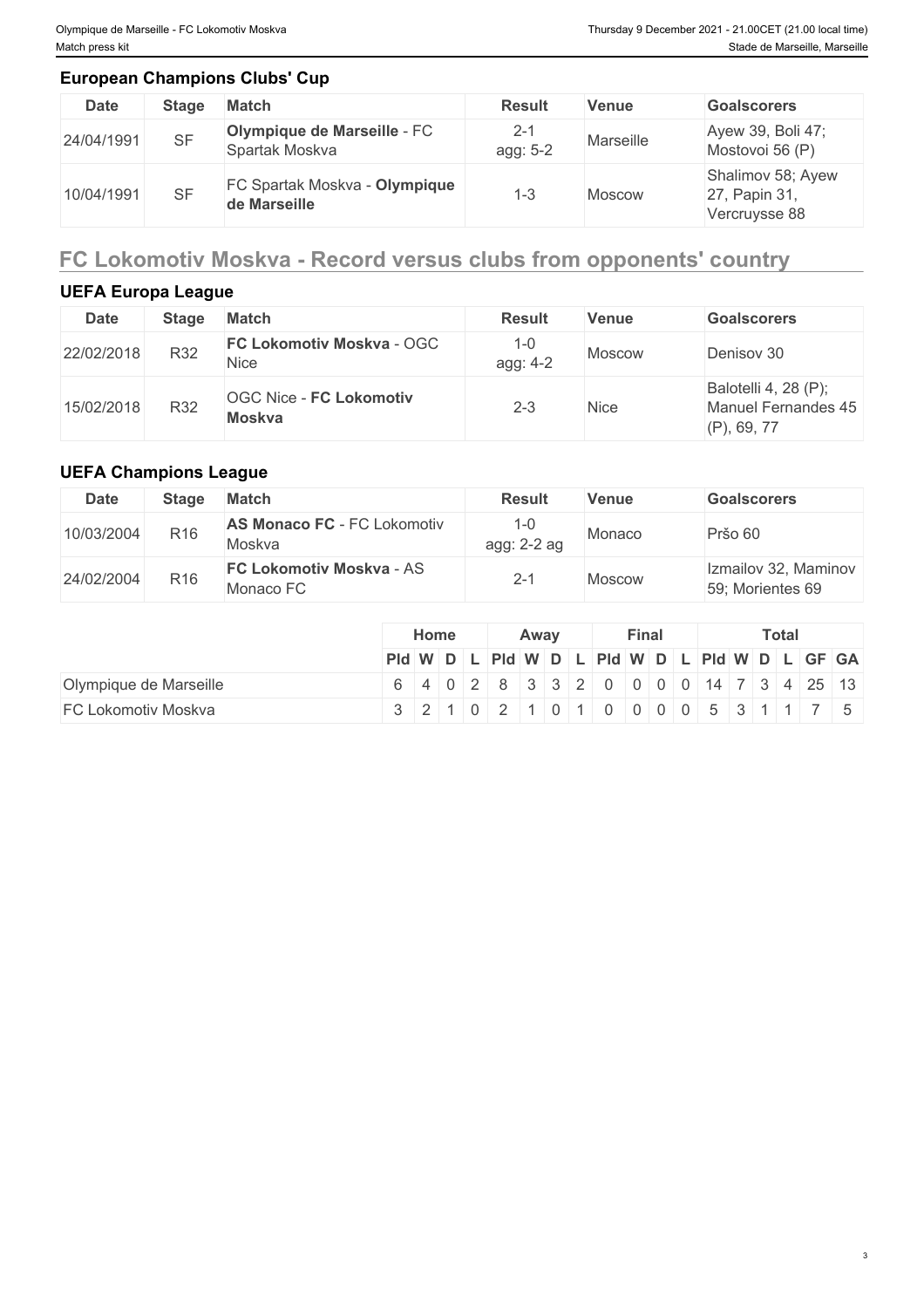# **Match background**

Their hopes of further progress in the UEFA Europa League dashed by heavy defeats on Matchday 5, Marseille and European season in the UEFA Europa Conference League.

Dympique de Marseille - FC Lokomotiv Moskva<br>
Match press kit<br>
Match background<br>
Their hopes of further progress in the UEFA Europa League dashed by heavy defeats on Matchday 5, Marseille and<br>
Lokomotiv Moskva conclude thei • Neither club has managed a win in the first five matchdays, Marseille drawing their first four fixtures before going down 4-2 at section leaders Galatasaray last time out, while Lokomotiv, under recently appointed German head coach Markus Gisdol, conceded three second-half goals, including two penalties, to lose 0-3 at home to Lazio on Matchday 5 and remain bottom of the table with just two points. 3Mmoos statenels FC Labenets Makes<br>
• While China China China China China China China China China China China China China China China China China China China China China China China China China China China China China Chi

• Another draw would be enough for Marseille to hold on to third place, whereas Lokomotiv must win to dislodge them and reach the knockout play-offs of the UEFA Europa Conference League.

### **Previous meetings**

• The first of Marseille's Group E draws came on Matchday 1 when they held Lokomotiv 1-1 in Moscow, the Russian side scoring a late equaliser through English loanee Tino Anjorin – while down to ten men – in response to Cengiz Ünder's earlier penalty.

• Marseille have been victorious in seven of their 14 UEFA games against Russian clubs (D3 L4). At home their record is W4 L2, the victories including their joint biggest at home in UEFA competition – 6-0 against CSKA Moskva in the group stage of their triumphant 1992/93 UEFA Champions League campaign.

Monaco defeated them on away goals in the 2003/04 UEFA Champions League round of 16 (2-1 h, 0-1 a), but the Moscow side won both games against Nice (3-2 a, 1-0 h) in the 2017/18 UEFA Europa League round of 32. Their record in France is therefore W1 L1.

# **Form guide**

### **Marseille**

• Fifth in last season's Ligue 1, which they completed under current coach Jorge Sampaoli, who joined in February, Marseille returned to the UEFA Europa League for a fifth appearance in the group stage – a record for a French club – Olympiacos on three points.

by previous to the interest in Clobenov Moleva (many theories of the interest film) and the many of the interest of the term from the season of their molecules of functions of their through a method in the term fourth in t • The team from the south of France now have only a 40% success rate in the UEFA Europa League group stage, progressing to the knockout phase in 2015/16 and 2017/18 – when they were runners-up, losing 3-0 in the Lyon final to Atlético – but failing to extend their involvement in 2012/13, in 2018/19, when they picked up just one point, and also this term. They have never won their UEFA Europa League group.

• Since 2017/18, when they won eight of their nine UEFA Europa League matches at the Stade Vélodrome, drawing the other, OM have lost five of their eight European home games (W1 D2). Their overall home record in the UEFA Europa League group stage is now W5 D4 L5, two of the draws coming this season – 0-0 against Galatasaray and 2- 2 versus Lazio.

### **Lokomotiv**

• After three successive seasons in the UEFA Champions League, in each of which they finished fourth in their group, Lokomotiv returned to the UEFA Europa League after a 2020/21 domestic season in which they finished third in the league, nine points behind champions Zenit, and also lifted the Russian Cup for the fourth time in seven years – and ninth in all – with a 3-1 victory against Krylya Sovetov Samara in the final.

• This is Lokomotiv's fourth appearance in the UEFA Europa League group stage and the first time they have failed to qualify for the knockout phase, having succeeded on each of the previous three occasions – in 2011/12, 2015/16 and 2017/18, the last two as group winners. Four seasons ago they went further than ever before, reaching the round of 16, only to be heavily beaten by eventual winners Atlético de Madrid (0-3 a, 1-5 h). • Marseille have been violonical marseid of the international margeins applied that said to the Car U.S. Use have the meaning the said that the terms are freedomenastic properties and the properties of the formation and th

• The Russian club have lost just two of their previous 11 away fixtures in the UEFA Europa League group stage, winning five, and were on a six-match unbeaten run on the road at this stage of the competition (W3 D3) until they lost 0-2 at Lazio on Matchday 2. The 1-1 draw at Galatasaray on Matchday 4, however, means they have won just one of their last 12 European away games (D3 L8).

### **Links and trivia**

(Marseille) and Tin Jedvaj (Lokomotiv) both play for Croatia.

• Rybus spent the 2016/17 season at Lyon and played twice away to Marseille, his side drawing 0-0 in the league and losing 2-1 after extra time in the French Cup.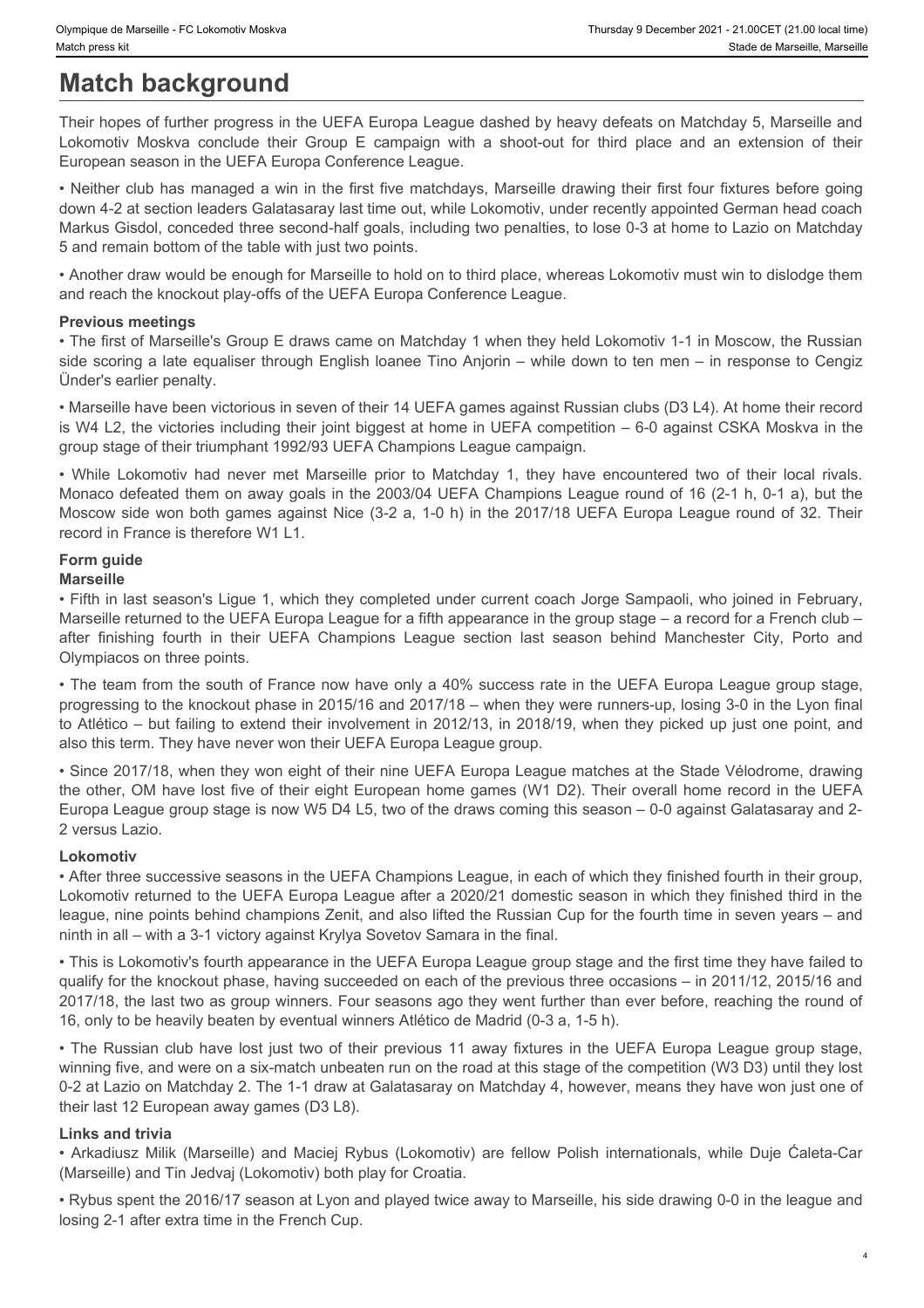Pablo (Bordeaux, 2015–21) and Alexis Beka Beka (Caen 2018–21).

• Dimitri Payet scored in France's 4-2 friendly win at home to Russia on 29 March 2016, in which Fedor Smolov made a substitute appearance for the visitors.

• Cengiz Ünder scored past Guilherme in Turkey's 3-2 home win against Russia in the UEFA Nations League on 15 November 2020.

Flursday 9 December 2021 - 21.00CET (21.00 local time)<br>
Match press kit<br>
• Three other Lokomotiv players have played in France: François Kamano (Bastia 2014–16, Bordeaux 2016–20),<br>
• Pablo (Bordeaux, 2015–21) and Alexis Be • Marseille are one of four former European Cup/UEFA Champions League winners competing in this season's UEFA Europa League group stage – together with PSV Eindhoven (Group B), their 1991 final conquerors Crvena zvezda (F), and Celtic (G). • Dympique de Marsellie - FC Lokomotiv players have played in France: François Kamano (Bastia 2014–16, Bordeaux 2016–20),<br>• Three other Lokomotiv players have played in France: François Kamano (Bastia 2014–16, Bordeaux 201

stage.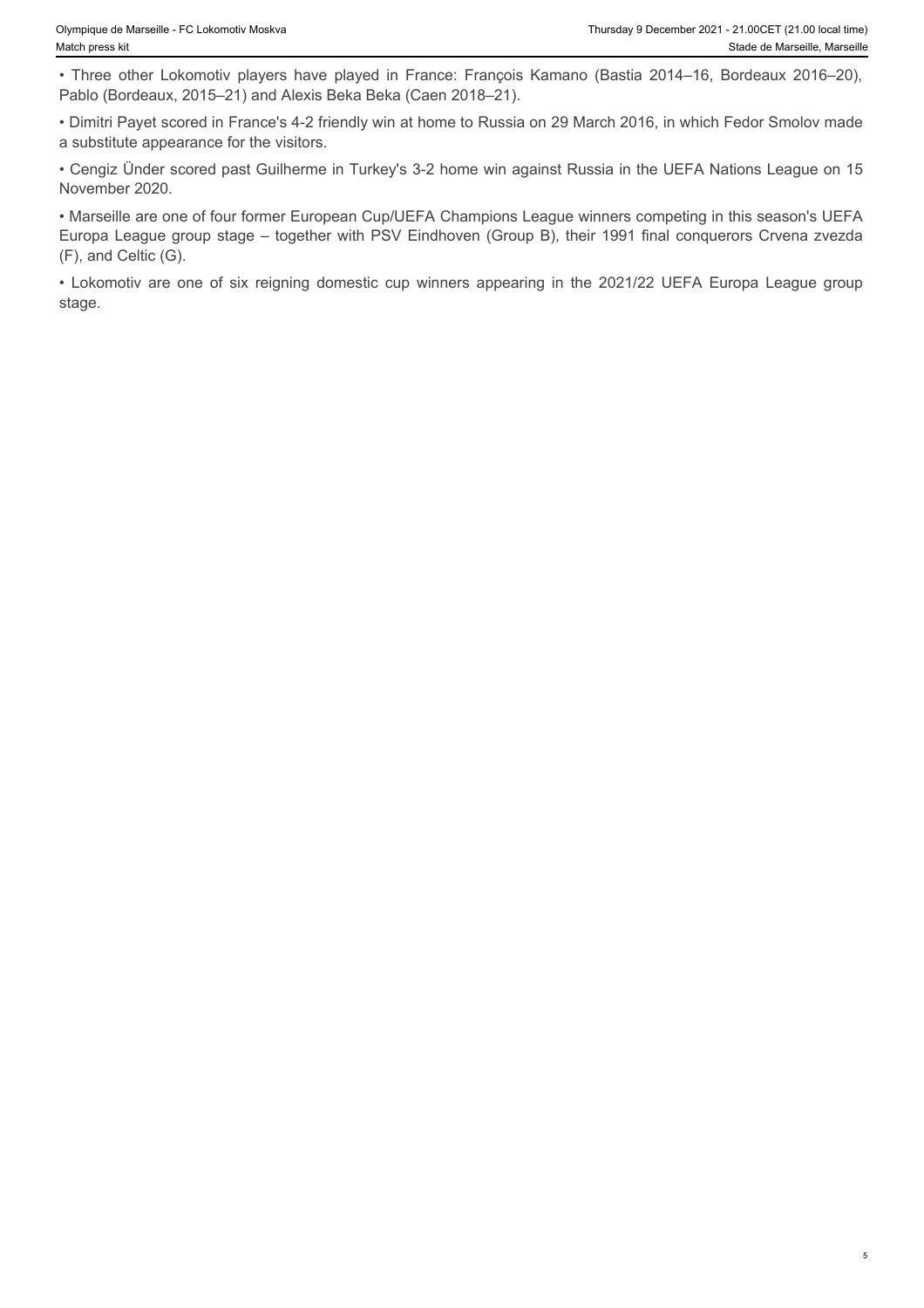# **Team facts**

#### **Olympique de Marseille**

**Formed:** 1899 **Nicknames:** Les Olympiens (The Olympians), Les Phocéens (The Phocians), OM

### **UEFA club competition honours (runners-up in brackets)**

• European Cup/UEFA Champions League (1): (1991), 1993

- UEFA Cup/UEFA Europa League: (1999), (2004), (2018)
- UEFA Intertoto Cup (1): 2005

### **Domestic honours (most recent triumph in brackets)**

League title: 9 (2010) French Cup: 10 (1989) League Cup: 3 (2012)

### **Ten-year European record (UEFA Europa League unless indicated otherwise)**

**2020/21:** UEFA Champions League group stage **2019/20:** did not take part in UEFA competition **2018/19:** group stage **2017/18:** runners-up **2016/17:** did not take part in UEFA club competition **2015/16:** round of 32 **2014/15:** did not take part in UEFA club competition **2013/14:** UEFA Champions League group stage **2012/13:** group stage **2011/12:** UEFA Champions League quarter-finals

### **Records**

### **UEFA club competition**

• Biggest home win **7-1:** Marseille v US Luxembourg 03/10/73, UEFA Cup first round second leg **6-0:** Marseille v CSKA Moskva 17/03/93, UEFA Champions League group stage

• Biggest away win **0-7:** Žilina v Marseille 03/11/10, UEFA Champions League group stage

• Heaviest home defeat **0-4:** Marseille v Liverpool 11/12/07, UEFA Champions League group stage

• Heaviest away defeat **6-0:** Köln v Marseille 06/11/73, UEFA Cup second round second leg

### **UEFA Cup/UEFA Europa League**

• Biggest home win **7-1:** Marseille v US Luxembourg (see above)

• Biggest away win **0-5:** US Luxembourg v Marseille 18/09/73, first round first leg

• Heaviest home defeat **1-3** twice, most recently v Apollon 13/12/18, group stage

• Heaviest away defeat **6-0:** Köln v Marseille (see above)

**FC Lokomotiv Moskva Formed:** 1922 **Nickname:** Loko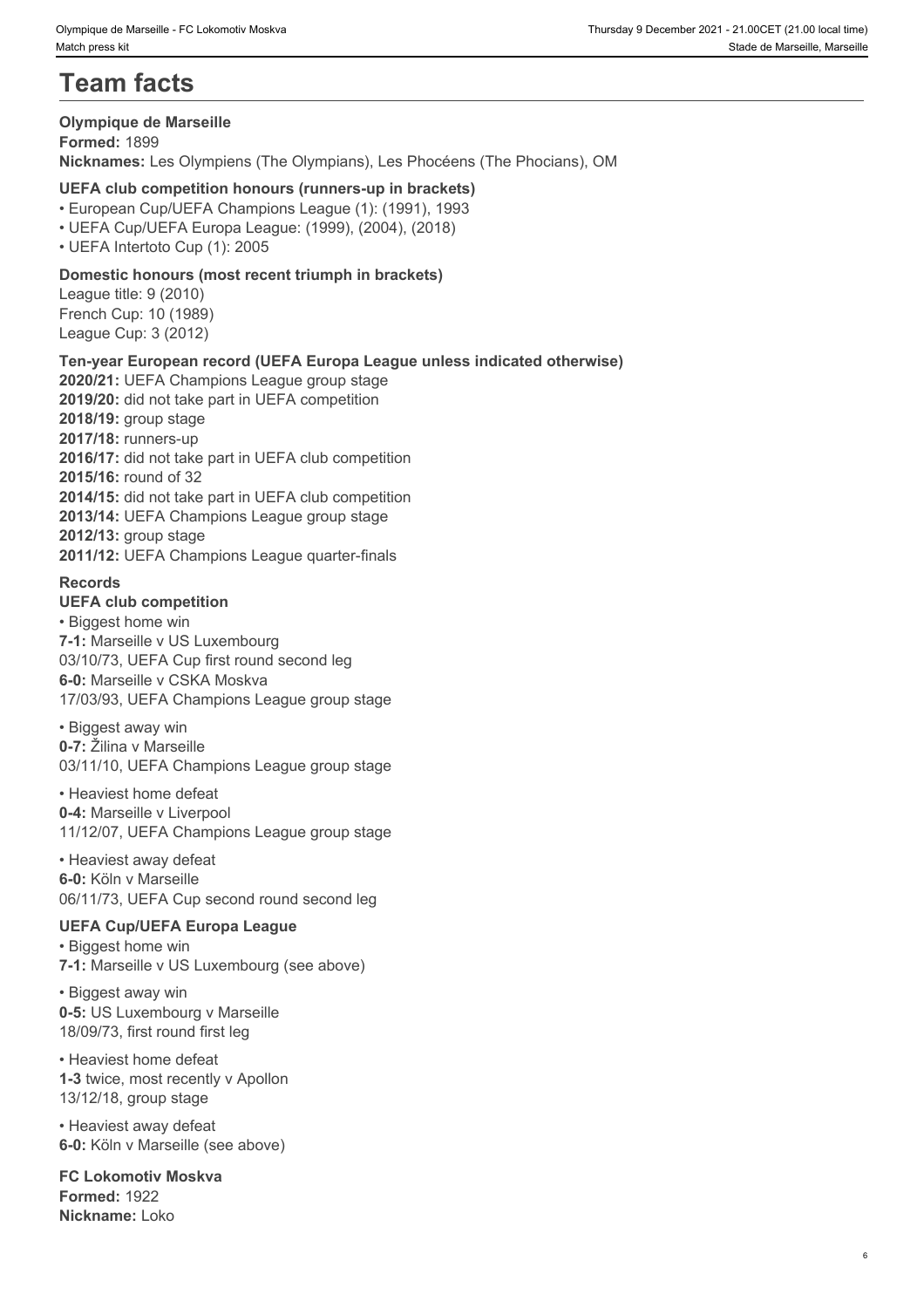### **UEFA club competition honours (runners-up in brackets)**

• None **but the contract of the contract of the contract of the contract of the contract of the contract of the contract of the contract of the contract of the contract of the contract of the contract of the contract of th** 

#### **Domestic honours (most recent triumph in brackets)**

League title: 3 (2018) National cup: 11 (2021)

### **Ten-year European record (UEFA Europa League unless indicated otherwise)**

**2020/21:** UEFA Champions League group stage **2019/20:** UEFA Champions League group stage **2018/19:** UEFA Champions League group stage **2017/18:** round of 16 **2016/17:** did not take part in UEFA club competition **2015/16:** round of 32 **2014/15:** play-offs **2013/14:** did not take part in UEFA club competition **2012/13:** did not take part in UEFA club competition **2011/12:** round of 32

### **Records**

#### **UEFA club competition**

• Biggest home win **5-0:** Lokomotiv v BATE Borisov 25/08/99, UEFA Cup qualifying round second leg

• Biggest away win **1-7:** BATE Borisov v Lokomotiv 12/08/99, UEFA Cup qualifying round first leg

• Heaviest home defeat **0-5:** Lokomotiv v Bayern München 26/09/95, UEFA Cup first round second leg

• Heaviest away defeat **4-0:** Real Madrid v Lokomotiv 19/09/01, UEFA Champions League group stage

### **UEFA Cup/UEFA Europa League**

• Biggest home win **5-0:** Lokomotiv v BATE Borisov (see above)

• Biggest away win **1-7:** BATE Borisov v Lokomotiv (see above)

• Heaviest home defeat **0-5:** Lokomotiv v Bayern München (see above)

• Heaviest away defeat **3-0** twice, most recently v Atlético 08/03/18, round of 16 first leg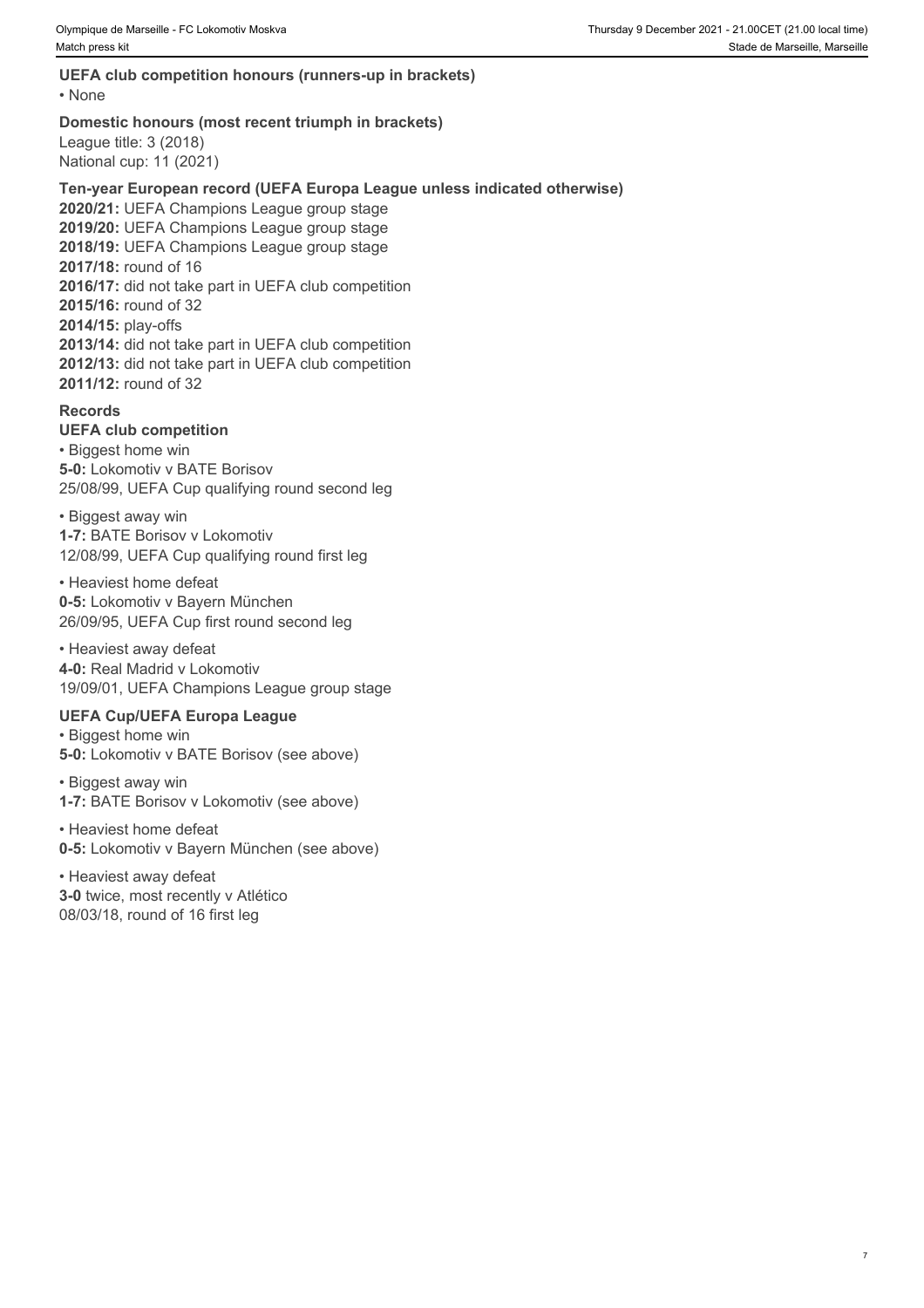# **Squad list**

## **Olympique de Marseille**

|       |                         |      |                                     |       |                          |                          | <b>Current season</b>                                  |                          |                          |                                                                                                             | <b>All-time</b> |                                                                                                                                                                                                                                                                                                                                                                                                                                                                                       |                                                                                                                           |
|-------|-------------------------|------|-------------------------------------|-------|--------------------------|--------------------------|--------------------------------------------------------|--------------------------|--------------------------|-------------------------------------------------------------------------------------------------------------|-----------------|---------------------------------------------------------------------------------------------------------------------------------------------------------------------------------------------------------------------------------------------------------------------------------------------------------------------------------------------------------------------------------------------------------------------------------------------------------------------------------------|---------------------------------------------------------------------------------------------------------------------------|
|       |                         |      |                                     |       |                          |                          | UEL League                                             |                          |                          | <b>UEL</b>                                                                                                  |                 | <b>UEFA</b>                                                                                                                                                                                                                                                                                                                                                                                                                                                                           |                                                                                                                           |
|       | No. Player              | Nat. | <b>DoB</b>                          | Age D |                          |                          | Pld Gls Pld Gls Pld Gls Pld Gls                        |                          |                          |                                                                                                             |                 |                                                                                                                                                                                                                                                                                                                                                                                                                                                                                       |                                                                                                                           |
|       | <b>Goalkeepers</b>      |      |                                     |       |                          |                          |                                                        |                          |                          |                                                                                                             |                 |                                                                                                                                                                                                                                                                                                                                                                                                                                                                                       |                                                                                                                           |
|       | 1 Simon Ngapandouentnbu |      | CMR 12/04/2003 18                   |       | $\sim$                   | $\sim$                   |                                                        |                          |                          |                                                                                                             |                 |                                                                                                                                                                                                                                                                                                                                                                                                                                                                                       |                                                                                                                           |
|       | 16 Pau López            |      | ESP 13/12/1994 26                   |       | $\sim$                   | $5\phantom{.0}$          | $-12$ $-$                                              |                          |                          | $27 -$                                                                                                      |                 | $27 -$                                                                                                                                                                                                                                                                                                                                                                                                                                                                                |                                                                                                                           |
|       | 30 Steve Mandanda       |      | FRA 28/03/1985 36                   |       | $\sim$                   | $\sim$                   |                                                        | $\overline{4}$           | $\sim$                   | 35                                                                                                          | $\sim$ $-$      | $92 -$                                                                                                                                                                                                                                                                                                                                                                                                                                                                                |                                                                                                                           |
|       | 40 Manuel Nazaretian    |      | FRA 01/07/2001 20                   |       | $\sim$                   | $\sim$                   |                                                        | $\blacksquare$           | $\sim$                   | $\sim$                                                                                                      | $\sim$          |                                                                                                                                                                                                                                                                                                                                                                                                                                                                                       |                                                                                                                           |
|       | 50 Fabio Vanni          |      | FRA 20/07/2002 19                   |       | $\sim$                   | $\sim$                   | $\sim$ 100 $\pm$                                       | $\sim$                   | $\sim$                   | $\sim$                                                                                                      | $\sim$          |                                                                                                                                                                                                                                                                                                                                                                                                                                                                                       | $\frac{1}{2} \left( \frac{1}{2} \right) \left( \frac{1}{2} \right) \left( \frac{1}{2} \right) \left( \frac{1}{2} \right)$ |
|       | <b>Defenders</b>        |      |                                     |       |                          |                          |                                                        |                          |                          |                                                                                                             |                 |                                                                                                                                                                                                                                                                                                                                                                                                                                                                                       |                                                                                                                           |
|       | 2 William Saliba        |      | FRA 24/03/2001                      | 20    | $\sim$                   | $5\overline{)}$          | $\sim$                                                 | 15                       | $\sim$ $-$               | 7 <sup>1</sup>                                                                                              | $\sim$          | $7 -$                                                                                                                                                                                                                                                                                                                                                                                                                                                                                 |                                                                                                                           |
|       | 3 Álvaro                |      | ESP 08/01/1990 31                   |       | $\sim$                   | $2 \mid$                 |                                                        | 6                        |                          | $-17$ $-$                                                                                                   |                 | $23 -$                                                                                                                                                                                                                                                                                                                                                                                                                                                                                |                                                                                                                           |
|       | 4 Boubacar Kamara       |      | FRA 23/11/1999 22                   |       |                          | 4                        | $\sim$                                                 | 13                       | $\vert$ 1                | 15                                                                                                          | $\sim$ $-$      | $20 -$                                                                                                                                                                                                                                                                                                                                                                                                                                                                                |                                                                                                                           |
|       | 5 Leonardo Balerdi      |      | ARG 26/01/1999 22                   |       | $\sim$                   | $\overline{1}$           | $\sim$                                                 | 10                       | $\sim$                   | $\overline{1}$                                                                                              | $\sim$          | 5                                                                                                                                                                                                                                                                                                                                                                                                                                                                                     |                                                                                                                           |
|       | 14 Luan Peres           |      | BRA 19/07/1994 27                   |       | $\sim$                   | $5\phantom{.0}$          | $\sim$                                                 | 16                       | <b>Contract</b>          | $5\overline{)}$                                                                                             | $\sim$          | 6                                                                                                                                                                                                                                                                                                                                                                                                                                                                                     | $\sim$                                                                                                                    |
|       | 15 Duje Caleta-Car      |      | CRO 17/09/1996 25                   |       |                          | 3                        |                                                        | 6                        | $\sim$                   | 25                                                                                                          | $\sim$          | $42 -$                                                                                                                                                                                                                                                                                                                                                                                                                                                                                |                                                                                                                           |
|       | 23 Jordan Amavi         |      | FRA 09/03/1994 27                   |       | $\sim$                   | $\overline{\phantom{a}}$ |                                                        | $\overline{2}$           | $\sim$                   | 15                                                                                                          | $\sim$          | $21 -$                                                                                                                                                                                                                                                                                                                                                                                                                                                                                |                                                                                                                           |
|       | 29 Pol Lirola           |      | ESP 13/08/1997 24                   |       | $\sim$ $-$               | $5\overline{)}$          | $\sim$                                                 | 13   1   11   1   12   1 |                          |                                                                                                             |                 |                                                                                                                                                                                                                                                                                                                                                                                                                                                                                       |                                                                                                                           |
|       | 35 Hugo Dupont          |      | FRA 24/01/2003 18                   |       | $\sim$                   | $\sim$                   | $\mathcal{L} = \{ \mathcal{L} \mid \mathcal{L} = 0 \}$ |                          | $\sim$                   | $\begin{array}{cccccccccc} \bullet & \bullet & \bullet & \bullet & \bullet & \bullet & \bullet \end{array}$ |                 | $\begin{array}{ccccccccccccc} \multicolumn{2}{c}{} & \multicolumn{2}{c}{} & \multicolumn{2}{c}{} & \multicolumn{2}{c}{} & \multicolumn{2}{c}{} & \multicolumn{2}{c}{} & \multicolumn{2}{c}{} & \multicolumn{2}{c}{} & \multicolumn{2}{c}{} & \multicolumn{2}{c}{} & \multicolumn{2}{c}{} & \multicolumn{2}{c}{} & \multicolumn{2}{c}{} & \multicolumn{2}{c}{} & \multicolumn{2}{c}{} & \multicolumn{2}{c}{} & \multicolumn{2}{c}{} & \multicolumn{2}{c}{} & \multicolumn{2}{c}{} & \$ |                                                                                                                           |
|       | 38 Aaron Nassur         |      | FRA 08/04/2002 19                   |       | $\sim$                   | $\sim$                   |                                                        |                          |                          |                                                                                                             |                 |                                                                                                                                                                                                                                                                                                                                                                                                                                                                                       |                                                                                                                           |
|       | <b>Midfielders</b>      |      |                                     |       |                          |                          |                                                        |                          |                          |                                                                                                             |                 |                                                                                                                                                                                                                                                                                                                                                                                                                                                                                       |                                                                                                                           |
|       | 6 Mattéo Guendouzi      |      | FRA 14/04/1999 22                   |       |                          | 5                        |                                                        | 16                       | $\overline{\mathbf{2}}$  | 22                                                                                                          |                 | $22 \mid 1$                                                                                                                                                                                                                                                                                                                                                                                                                                                                           |                                                                                                                           |
|       | 7 Amine Harit           |      | MAR 18/06/1997 24                   |       | $\sim$                   | 3                        |                                                        | 8                        | 1                        | 3                                                                                                           | $\sim$          | 8                                                                                                                                                                                                                                                                                                                                                                                                                                                                                     | $\sim$                                                                                                                    |
|       | 8 Gerson                |      | BRA 20/05/1997 24                   |       | $\overline{\phantom{a}}$ | 3                        |                                                        | 15                       | $\mathbf{3}$             | 9                                                                                                           | $\sim$          | $16 -$                                                                                                                                                                                                                                                                                                                                                                                                                                                                                |                                                                                                                           |
|       | 10 Dimitri Payet        |      | FRA 29/03/1987 34                   |       | $\overline{\phantom{a}}$ | 3                        |                                                        | 13                       | $6\phantom{1}6$          | 30                                                                                                          | 9               | 56 11                                                                                                                                                                                                                                                                                                                                                                                                                                                                                 |                                                                                                                           |
|       | 21 Valentin Rongier     |      | FRA 07/12/1994 27                   |       |                          | 3                        | $\sim$                                                 | 12                       | $\sim$                   | 3                                                                                                           | $\sim$          | 9                                                                                                                                                                                                                                                                                                                                                                                                                                                                                     | $\overline{a}$                                                                                                            |
|       | 22 Pape Gueye           |      | FRA 24/01/1999 22                   |       | $\sim$                   | 5                        | $\sim$                                                 | 14                       | $\sim$ $-$               | 5                                                                                                           | $\sim$          | 9                                                                                                                                                                                                                                                                                                                                                                                                                                                                                     | $\sim$                                                                                                                    |
|       | 31 Ugo Bertelli         |      | FRA 15/07/2003 18                   |       |                          | $\sim$                   |                                                        | $\sim$                   | $\sim$                   | $\sim$                                                                                                      | $\sim$          | $\sim$                                                                                                                                                                                                                                                                                                                                                                                                                                                                                |                                                                                                                           |
|       | 34 Paolo Sciortino      |      | FRA 05/11/2003 18 - - - - - - - - - |       |                          |                          |                                                        |                          |                          |                                                                                                             |                 |                                                                                                                                                                                                                                                                                                                                                                                                                                                                                       |                                                                                                                           |
|       | 36 Jonathan Pitou       |      | FRA 11/08/2004 17 -                 |       |                          |                          |                                                        |                          |                          |                                                                                                             |                 | $\mathcal{L}(\mathcal{L}(\mathcal{L}(\mathcal{L}(\mathcal{L}(\mathcal{L}(\mathcal{L}(\mathcal{L}(\mathcal{L}(\mathcal{L}(\mathcal{L}(\mathcal{L}(\mathcal{L}(\mathcal{L}(\mathcal{L}(\mathcal{L}(\mathcal{L}(\mathcal{L}(\mathcal{L}(\mathcal{L}(\mathcal{L}(\mathcal{L}(\mathcal{L}(\mathcal{L}(\mathcal{L}(\mathcal{L}(\mathcal{L}(\mathcal{L}(\mathcal{L}(\mathcal{L}(\mathcal{L}(\mathcal{L}(\mathcal{L}(\mathcal{L}(\mathcal{L}(\mathcal{L}(\mathcal{$                           |                                                                                                                           |
|       |                         |      |                                     |       |                          |                          | $\sim$                                                 | $\sim$ $-$               |                          |                                                                                                             |                 |                                                                                                                                                                                                                                                                                                                                                                                                                                                                                       |                                                                                                                           |
|       | 41 Cheick Souaré        |      | FRA 03/09/2002 19 - -               |       |                          |                          | $\sim$                                                 | $\sim$                   | $\sim$ - $\sim$ - $\sim$ |                                                                                                             | $\sim$          |                                                                                                                                                                                                                                                                                                                                                                                                                                                                                       |                                                                                                                           |
|       | 42 Jores Rahou          |      | FRA 02/02/2003 18 - - - -           |       |                          |                          |                                                        |                          | $\sim$                   | $\sim$                                                                                                      | $\sim$          |                                                                                                                                                                                                                                                                                                                                                                                                                                                                                       |                                                                                                                           |
|       | <b>Forwards</b>         |      |                                     |       |                          |                          |                                                        |                          |                          |                                                                                                             |                 |                                                                                                                                                                                                                                                                                                                                                                                                                                                                                       |                                                                                                                           |
|       | 9 Arkadiusz Milik       |      | POL 28/02/1994 27                   |       | $\sim$                   | 4                        | 3                                                      | 9                        |                          | 21                                                                                                          | 9               |                                                                                                                                                                                                                                                                                                                                                                                                                                                                                       | $45 \mid 19$                                                                                                              |
|       | 11 Luis Henrique        |      | BRA $14/12/2001$ 19 - 1 - 11 -      |       |                          |                          |                                                        |                          |                          | $1$ -                                                                                                       |                 |                                                                                                                                                                                                                                                                                                                                                                                                                                                                                       | $4$ -                                                                                                                     |
|       | 12 Bamba Dieng          |      | SEN 23/03/2000 21                   |       | $\sim$                   | $\overline{4}$           |                                                        | $-12$ 3                  |                          | $\overline{4}$                                                                                              | $\sim$          | $\overline{4}$                                                                                                                                                                                                                                                                                                                                                                                                                                                                        | $\sim$                                                                                                                    |
|       | 17 Cengiz Ünder         |      | TUR 14/07/1997 24                   |       | $\sim$                   |                          | $4 \mid 1 \mid 12 \mid 4 \mid 15$                      |                          |                          |                                                                                                             | $\overline{2}$  | $30 \mid 6$                                                                                                                                                                                                                                                                                                                                                                                                                                                                           |                                                                                                                           |
|       | 20 Konrad De La Fuente  |      | USA 16/07/2001 20 -                 |       |                          |                          | $3 - 14 -$                                             |                          |                          | $3 \mid -$                                                                                                  |                 | $5 -$                                                                                                                                                                                                                                                                                                                                                                                                                                                                                 |                                                                                                                           |
| Coach |                         |      |                                     |       |                          |                          |                                                        |                          |                          |                                                                                                             |                 |                                                                                                                                                                                                                                                                                                                                                                                                                                                                                       |                                                                                                                           |
|       | - Jorge Sampaoli        |      | ARG 13/03/1960 61 -                 |       |                          |                          | $5 - - -$                                              |                          |                          |                                                                                                             |                 | $5 - 12 -$                                                                                                                                                                                                                                                                                                                                                                                                                                                                            |                                                                                                                           |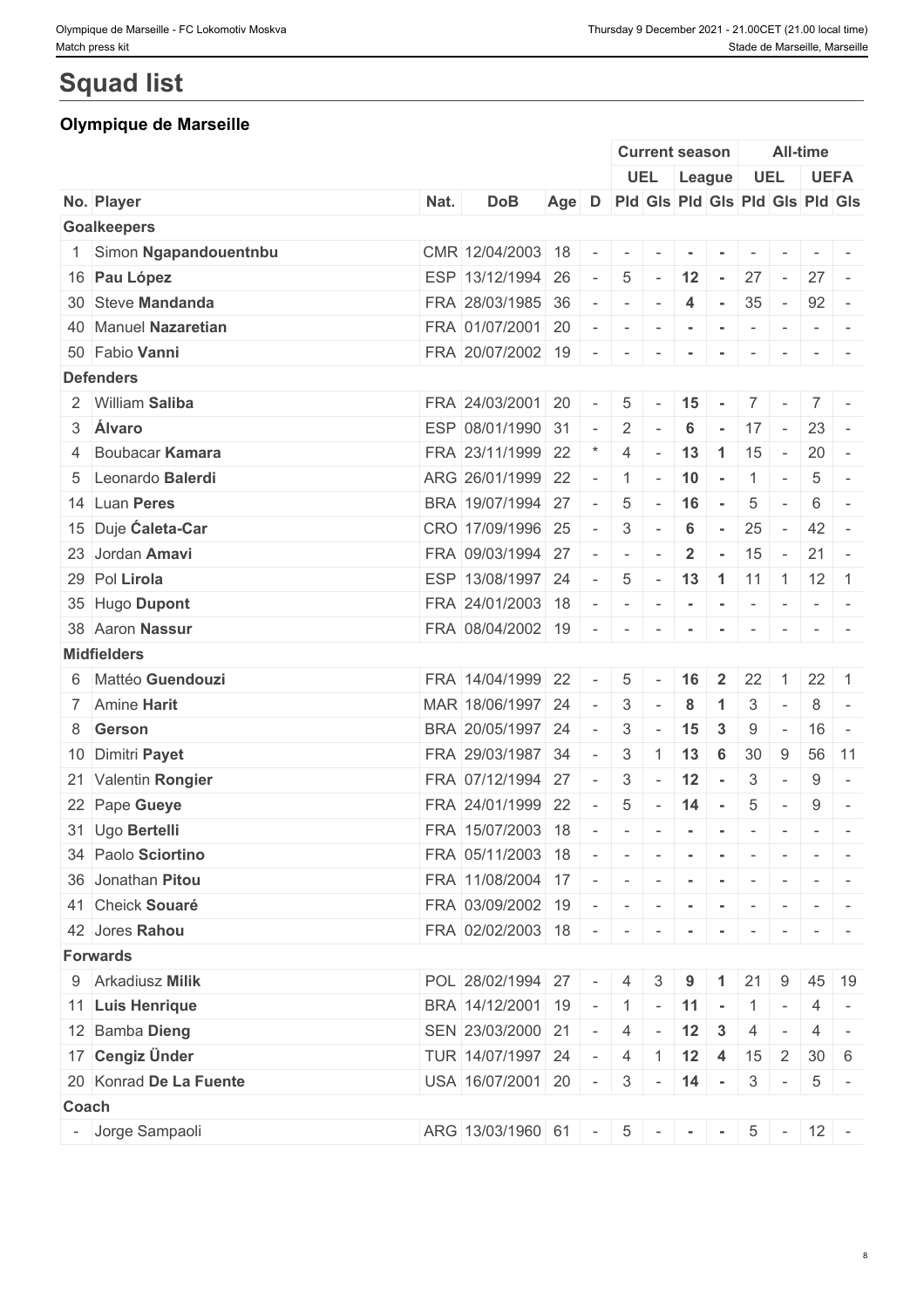### **FC Lokomotiv Moskva**

|                        |                                                                                                                                                                                                                                                                                                                                                                                                                                                                                                                             |            |                                                                                                                                                                                                                                                                                                                                                                                        |                                                                                                           |                                                                                                                    |                                                                 | All-time                                                                                                                    |                                                                                                                                                      |                                                                                                                                                                                                                                      |                                                                                                                                                                                                                                                                                               |                                                                                                                                                                                                                                                                                                                                                                                                                                                                                                                                                                                                                                                                                                                                                                                                                                                                                                                                                                                                                                                                                                 |
|------------------------|-----------------------------------------------------------------------------------------------------------------------------------------------------------------------------------------------------------------------------------------------------------------------------------------------------------------------------------------------------------------------------------------------------------------------------------------------------------------------------------------------------------------------------|------------|----------------------------------------------------------------------------------------------------------------------------------------------------------------------------------------------------------------------------------------------------------------------------------------------------------------------------------------------------------------------------------------|-----------------------------------------------------------------------------------------------------------|--------------------------------------------------------------------------------------------------------------------|-----------------------------------------------------------------|-----------------------------------------------------------------------------------------------------------------------------|------------------------------------------------------------------------------------------------------------------------------------------------------|--------------------------------------------------------------------------------------------------------------------------------------------------------------------------------------------------------------------------------------|-----------------------------------------------------------------------------------------------------------------------------------------------------------------------------------------------------------------------------------------------------------------------------------------------|-------------------------------------------------------------------------------------------------------------------------------------------------------------------------------------------------------------------------------------------------------------------------------------------------------------------------------------------------------------------------------------------------------------------------------------------------------------------------------------------------------------------------------------------------------------------------------------------------------------------------------------------------------------------------------------------------------------------------------------------------------------------------------------------------------------------------------------------------------------------------------------------------------------------------------------------------------------------------------------------------------------------------------------------------------------------------------------------------|
|                        |                                                                                                                                                                                                                                                                                                                                                                                                                                                                                                                             |            |                                                                                                                                                                                                                                                                                                                                                                                        |                                                                                                           |                                                                                                                    |                                                                 |                                                                                                                             |                                                                                                                                                      |                                                                                                                                                                                                                                      |                                                                                                                                                                                                                                                                                               | <b>UEFA</b>                                                                                                                                                                                                                                                                                                                                                                                                                                                                                                                                                                                                                                                                                                                                                                                                                                                                                                                                                                                                                                                                                     |
| No. Player             | Nat.                                                                                                                                                                                                                                                                                                                                                                                                                                                                                                                        | <b>DoB</b> |                                                                                                                                                                                                                                                                                                                                                                                        |                                                                                                           |                                                                                                                    |                                                                 |                                                                                                                             |                                                                                                                                                      |                                                                                                                                                                                                                                      |                                                                                                                                                                                                                                                                                               |                                                                                                                                                                                                                                                                                                                                                                                                                                                                                                                                                                                                                                                                                                                                                                                                                                                                                                                                                                                                                                                                                                 |
| <b>Goalkeepers</b>     |                                                                                                                                                                                                                                                                                                                                                                                                                                                                                                                             |            |                                                                                                                                                                                                                                                                                                                                                                                        |                                                                                                           |                                                                                                                    |                                                                 |                                                                                                                             |                                                                                                                                                      |                                                                                                                                                                                                                                      |                                                                                                                                                                                                                                                                                               |                                                                                                                                                                                                                                                                                                                                                                                                                                                                                                                                                                                                                                                                                                                                                                                                                                                                                                                                                                                                                                                                                                 |
| <b>Guilherme</b>       |                                                                                                                                                                                                                                                                                                                                                                                                                                                                                                                             |            |                                                                                                                                                                                                                                                                                                                                                                                        |                                                                                                           |                                                                                                                    |                                                                 |                                                                                                                             |                                                                                                                                                      |                                                                                                                                                                                                                                      | 48 -                                                                                                                                                                                                                                                                                          |                                                                                                                                                                                                                                                                                                                                                                                                                                                                                                                                                                                                                                                                                                                                                                                                                                                                                                                                                                                                                                                                                                 |
| 52 Aleksandr Koryakin  |                                                                                                                                                                                                                                                                                                                                                                                                                                                                                                                             |            | $\sim$                                                                                                                                                                                                                                                                                                                                                                                 |                                                                                                           |                                                                                                                    | $\sim$                                                          |                                                                                                                             |                                                                                                                                                      |                                                                                                                                                                                                                                      |                                                                                                                                                                                                                                                                                               |                                                                                                                                                                                                                                                                                                                                                                                                                                                                                                                                                                                                                                                                                                                                                                                                                                                                                                                                                                                                                                                                                                 |
| 53 Daniil Khudiakov    |                                                                                                                                                                                                                                                                                                                                                                                                                                                                                                                             |            |                                                                                                                                                                                                                                                                                                                                                                                        |                                                                                                           |                                                                                                                    | $5\phantom{.0}$                                                 |                                                                                                                             |                                                                                                                                                      |                                                                                                                                                                                                                                      |                                                                                                                                                                                                                                                                                               |                                                                                                                                                                                                                                                                                                                                                                                                                                                                                                                                                                                                                                                                                                                                                                                                                                                                                                                                                                                                                                                                                                 |
| 60 Andrei Savin        |                                                                                                                                                                                                                                                                                                                                                                                                                                                                                                                             |            |                                                                                                                                                                                                                                                                                                                                                                                        |                                                                                                           |                                                                                                                    |                                                                 |                                                                                                                             |                                                                                                                                                      |                                                                                                                                                                                                                                      |                                                                                                                                                                                                                                                                                               | $\mathcal{L} = \{ \mathcal{L} \mid \mathcal{L} = \mathcal{L} \}$                                                                                                                                                                                                                                                                                                                                                                                                                                                                                                                                                                                                                                                                                                                                                                                                                                                                                                                                                                                                                                |
| <b>Defenders</b>       |                                                                                                                                                                                                                                                                                                                                                                                                                                                                                                                             |            |                                                                                                                                                                                                                                                                                                                                                                                        |                                                                                                           |                                                                                                                    |                                                                 |                                                                                                                             |                                                                                                                                                      |                                                                                                                                                                                                                                      |                                                                                                                                                                                                                                                                                               |                                                                                                                                                                                                                                                                                                                                                                                                                                                                                                                                                                                                                                                                                                                                                                                                                                                                                                                                                                                                                                                                                                 |
|                        |                                                                                                                                                                                                                                                                                                                                                                                                                                                                                                                             |            | $\sim$                                                                                                                                                                                                                                                                                                                                                                                 |                                                                                                           |                                                                                                                    |                                                                 |                                                                                                                             |                                                                                                                                                      |                                                                                                                                                                                                                                      | $15 -$                                                                                                                                                                                                                                                                                        |                                                                                                                                                                                                                                                                                                                                                                                                                                                                                                                                                                                                                                                                                                                                                                                                                                                                                                                                                                                                                                                                                                 |
|                        |                                                                                                                                                                                                                                                                                                                                                                                                                                                                                                                             |            |                                                                                                                                                                                                                                                                                                                                                                                        |                                                                                                           |                                                                                                                    |                                                                 |                                                                                                                             |                                                                                                                                                      |                                                                                                                                                                                                                                      | $15 -$                                                                                                                                                                                                                                                                                        |                                                                                                                                                                                                                                                                                                                                                                                                                                                                                                                                                                                                                                                                                                                                                                                                                                                                                                                                                                                                                                                                                                 |
|                        |                                                                                                                                                                                                                                                                                                                                                                                                                                                                                                                             |            | $\sim$                                                                                                                                                                                                                                                                                                                                                                                 |                                                                                                           |                                                                                                                    |                                                                 |                                                                                                                             |                                                                                                                                                      |                                                                                                                                                                                                                                      |                                                                                                                                                                                                                                                                                               |                                                                                                                                                                                                                                                                                                                                                                                                                                                                                                                                                                                                                                                                                                                                                                                                                                                                                                                                                                                                                                                                                                 |
|                        |                                                                                                                                                                                                                                                                                                                                                                                                                                                                                                                             |            | $\star$                                                                                                                                                                                                                                                                                                                                                                                |                                                                                                           |                                                                                                                    |                                                                 |                                                                                                                             |                                                                                                                                                      |                                                                                                                                                                                                                                      |                                                                                                                                                                                                                                                                                               | $2$ -                                                                                                                                                                                                                                                                                                                                                                                                                                                                                                                                                                                                                                                                                                                                                                                                                                                                                                                                                                                                                                                                                           |
|                        |                                                                                                                                                                                                                                                                                                                                                                                                                                                                                                                             |            |                                                                                                                                                                                                                                                                                                                                                                                        |                                                                                                           |                                                                                                                    |                                                                 |                                                                                                                             |                                                                                                                                                      |                                                                                                                                                                                                                                      |                                                                                                                                                                                                                                                                                               |                                                                                                                                                                                                                                                                                                                                                                                                                                                                                                                                                                                                                                                                                                                                                                                                                                                                                                                                                                                                                                                                                                 |
|                        |                                                                                                                                                                                                                                                                                                                                                                                                                                                                                                                             |            |                                                                                                                                                                                                                                                                                                                                                                                        |                                                                                                           |                                                                                                                    |                                                                 |                                                                                                                             |                                                                                                                                                      |                                                                                                                                                                                                                                      |                                                                                                                                                                                                                                                                                               | $\sim$                                                                                                                                                                                                                                                                                                                                                                                                                                                                                                                                                                                                                                                                                                                                                                                                                                                                                                                                                                                                                                                                                          |
|                        |                                                                                                                                                                                                                                                                                                                                                                                                                                                                                                                             |            |                                                                                                                                                                                                                                                                                                                                                                                        |                                                                                                           |                                                                                                                    |                                                                 |                                                                                                                             |                                                                                                                                                      |                                                                                                                                                                                                                                      |                                                                                                                                                                                                                                                                                               |                                                                                                                                                                                                                                                                                                                                                                                                                                                                                                                                                                                                                                                                                                                                                                                                                                                                                                                                                                                                                                                                                                 |
|                        |                                                                                                                                                                                                                                                                                                                                                                                                                                                                                                                             |            |                                                                                                                                                                                                                                                                                                                                                                                        |                                                                                                           |                                                                                                                    |                                                                 |                                                                                                                             |                                                                                                                                                      |                                                                                                                                                                                                                                      |                                                                                                                                                                                                                                                                                               |                                                                                                                                                                                                                                                                                                                                                                                                                                                                                                                                                                                                                                                                                                                                                                                                                                                                                                                                                                                                                                                                                                 |
|                        |                                                                                                                                                                                                                                                                                                                                                                                                                                                                                                                             |            |                                                                                                                                                                                                                                                                                                                                                                                        |                                                                                                           |                                                                                                                    |                                                                 |                                                                                                                             |                                                                                                                                                      |                                                                                                                                                                                                                                      |                                                                                                                                                                                                                                                                                               |                                                                                                                                                                                                                                                                                                                                                                                                                                                                                                                                                                                                                                                                                                                                                                                                                                                                                                                                                                                                                                                                                                 |
|                        |                                                                                                                                                                                                                                                                                                                                                                                                                                                                                                                             |            |                                                                                                                                                                                                                                                                                                                                                                                        |                                                                                                           |                                                                                                                    |                                                                 |                                                                                                                             |                                                                                                                                                      |                                                                                                                                                                                                                                      |                                                                                                                                                                                                                                                                                               |                                                                                                                                                                                                                                                                                                                                                                                                                                                                                                                                                                                                                                                                                                                                                                                                                                                                                                                                                                                                                                                                                                 |
|                        |                                                                                                                                                                                                                                                                                                                                                                                                                                                                                                                             |            |                                                                                                                                                                                                                                                                                                                                                                                        |                                                                                                           |                                                                                                                    |                                                                 |                                                                                                                             |                                                                                                                                                      |                                                                                                                                                                                                                                      |                                                                                                                                                                                                                                                                                               |                                                                                                                                                                                                                                                                                                                                                                                                                                                                                                                                                                                                                                                                                                                                                                                                                                                                                                                                                                                                                                                                                                 |
|                        |                                                                                                                                                                                                                                                                                                                                                                                                                                                                                                                             |            |                                                                                                                                                                                                                                                                                                                                                                                        |                                                                                                           |                                                                                                                    |                                                                 |                                                                                                                             |                                                                                                                                                      |                                                                                                                                                                                                                                      |                                                                                                                                                                                                                                                                                               |                                                                                                                                                                                                                                                                                                                                                                                                                                                                                                                                                                                                                                                                                                                                                                                                                                                                                                                                                                                                                                                                                                 |
|                        |                                                                                                                                                                                                                                                                                                                                                                                                                                                                                                                             |            |                                                                                                                                                                                                                                                                                                                                                                                        |                                                                                                           |                                                                                                                    |                                                                 |                                                                                                                             |                                                                                                                                                      |                                                                                                                                                                                                                                      |                                                                                                                                                                                                                                                                                               |                                                                                                                                                                                                                                                                                                                                                                                                                                                                                                                                                                                                                                                                                                                                                                                                                                                                                                                                                                                                                                                                                                 |
|                        |                                                                                                                                                                                                                                                                                                                                                                                                                                                                                                                             |            |                                                                                                                                                                                                                                                                                                                                                                                        |                                                                                                           |                                                                                                                    |                                                                 |                                                                                                                             |                                                                                                                                                      |                                                                                                                                                                                                                                      |                                                                                                                                                                                                                                                                                               |                                                                                                                                                                                                                                                                                                                                                                                                                                                                                                                                                                                                                                                                                                                                                                                                                                                                                                                                                                                                                                                                                                 |
|                        |                                                                                                                                                                                                                                                                                                                                                                                                                                                                                                                             |            |                                                                                                                                                                                                                                                                                                                                                                                        |                                                                                                           |                                                                                                                    |                                                                 |                                                                                                                             |                                                                                                                                                      |                                                                                                                                                                                                                                      |                                                                                                                                                                                                                                                                                               |                                                                                                                                                                                                                                                                                                                                                                                                                                                                                                                                                                                                                                                                                                                                                                                                                                                                                                                                                                                                                                                                                                 |
|                        |                                                                                                                                                                                                                                                                                                                                                                                                                                                                                                                             |            | S                                                                                                                                                                                                                                                                                                                                                                                      | $5\overline{)}$                                                                                           | $\sim$                                                                                                             |                                                                 |                                                                                                                             |                                                                                                                                                      |                                                                                                                                                                                                                                      | $16 \mid 1$                                                                                                                                                                                                                                                                                   |                                                                                                                                                                                                                                                                                                                                                                                                                                                                                                                                                                                                                                                                                                                                                                                                                                                                                                                                                                                                                                                                                                 |
| 7 Gyrano Kerk          |                                                                                                                                                                                                                                                                                                                                                                                                                                                                                                                             |            | $\sim$                                                                                                                                                                                                                                                                                                                                                                                 |                                                                                                           |                                                                                                                    |                                                                 |                                                                                                                             |                                                                                                                                                      |                                                                                                                                                                                                                                      |                                                                                                                                                                                                                                                                                               |                                                                                                                                                                                                                                                                                                                                                                                                                                                                                                                                                                                                                                                                                                                                                                                                                                                                                                                                                                                                                                                                                                 |
| 8 Alexis Beka Beka     |                                                                                                                                                                                                                                                                                                                                                                                                                                                                                                                             |            |                                                                                                                                                                                                                                                                                                                                                                                        | 5                                                                                                         |                                                                                                                    |                                                                 | $\sim$ $-$                                                                                                                  | 5                                                                                                                                                    | $\sim$ $-$                                                                                                                                                                                                                           | 5                                                                                                                                                                                                                                                                                             |                                                                                                                                                                                                                                                                                                                                                                                                                                                                                                                                                                                                                                                                                                                                                                                                                                                                                                                                                                                                                                                                                                 |
| 10 Tino Anjorin        |                                                                                                                                                                                                                                                                                                                                                                                                                                                                                                                             |            | $\sim$ $-$                                                                                                                                                                                                                                                                                                                                                                             |                                                                                                           |                                                                                                                    |                                                                 |                                                                                                                             | 2                                                                                                                                                    | $\overline{1}$                                                                                                                                                                                                                       | 3                                                                                                                                                                                                                                                                                             | $\overline{1}$                                                                                                                                                                                                                                                                                                                                                                                                                                                                                                                                                                                                                                                                                                                                                                                                                                                                                                                                                                                                                                                                                  |
| 11 Anton Miranchuk     |                                                                                                                                                                                                                                                                                                                                                                                                                                                                                                                             |            |                                                                                                                                                                                                                                                                                                                                                                                        |                                                                                                           |                                                                                                                    |                                                                 |                                                                                                                             |                                                                                                                                                      |                                                                                                                                                                                                                                      |                                                                                                                                                                                                                                                                                               |                                                                                                                                                                                                                                                                                                                                                                                                                                                                                                                                                                                                                                                                                                                                                                                                                                                                                                                                                                                                                                                                                                 |
| 15 Andrey Nikitin      |                                                                                                                                                                                                                                                                                                                                                                                                                                                                                                                             |            |                                                                                                                                                                                                                                                                                                                                                                                        |                                                                                                           |                                                                                                                    |                                                                 |                                                                                                                             |                                                                                                                                                      |                                                                                                                                                                                                                                      |                                                                                                                                                                                                                                                                                               |                                                                                                                                                                                                                                                                                                                                                                                                                                                                                                                                                                                                                                                                                                                                                                                                                                                                                                                                                                                                                                                                                                 |
| 17 Rifat Zhemaletdinov |                                                                                                                                                                                                                                                                                                                                                                                                                                                                                                                             |            |                                                                                                                                                                                                                                                                                                                                                                                        |                                                                                                           |                                                                                                                    |                                                                 |                                                                                                                             |                                                                                                                                                      |                                                                                                                                                                                                                                      |                                                                                                                                                                                                                                                                                               |                                                                                                                                                                                                                                                                                                                                                                                                                                                                                                                                                                                                                                                                                                                                                                                                                                                                                                                                                                                                                                                                                                 |
| 49 Grigory Borisenko   |                                                                                                                                                                                                                                                                                                                                                                                                                                                                                                                             |            |                                                                                                                                                                                                                                                                                                                                                                                        |                                                                                                           |                                                                                                                    |                                                                 |                                                                                                                             |                                                                                                                                                      |                                                                                                                                                                                                                                      |                                                                                                                                                                                                                                                                                               |                                                                                                                                                                                                                                                                                                                                                                                                                                                                                                                                                                                                                                                                                                                                                                                                                                                                                                                                                                                                                                                                                                 |
| 69 Daniil Kulikov      |                                                                                                                                                                                                                                                                                                                                                                                                                                                                                                                             |            |                                                                                                                                                                                                                                                                                                                                                                                        |                                                                                                           |                                                                                                                    |                                                                 |                                                                                                                             |                                                                                                                                                      |                                                                                                                                                                                                                                      |                                                                                                                                                                                                                                                                                               |                                                                                                                                                                                                                                                                                                                                                                                                                                                                                                                                                                                                                                                                                                                                                                                                                                                                                                                                                                                                                                                                                                 |
|                        |                                                                                                                                                                                                                                                                                                                                                                                                                                                                                                                             |            |                                                                                                                                                                                                                                                                                                                                                                                        |                                                                                                           |                                                                                                                    |                                                                 |                                                                                                                             |                                                                                                                                                      |                                                                                                                                                                                                                                      |                                                                                                                                                                                                                                                                                               |                                                                                                                                                                                                                                                                                                                                                                                                                                                                                                                                                                                                                                                                                                                                                                                                                                                                                                                                                                                                                                                                                                 |
| 73 Maksim Petrov       |                                                                                                                                                                                                                                                                                                                                                                                                                                                                                                                             |            |                                                                                                                                                                                                                                                                                                                                                                                        |                                                                                                           |                                                                                                                    |                                                                 |                                                                                                                             |                                                                                                                                                      |                                                                                                                                                                                                                                      |                                                                                                                                                                                                                                                                                               |                                                                                                                                                                                                                                                                                                                                                                                                                                                                                                                                                                                                                                                                                                                                                                                                                                                                                                                                                                                                                                                                                                 |
|                        |                                                                                                                                                                                                                                                                                                                                                                                                                                                                                                                             |            |                                                                                                                                                                                                                                                                                                                                                                                        |                                                                                                           |                                                                                                                    |                                                                 |                                                                                                                             |                                                                                                                                                      |                                                                                                                                                                                                                                      |                                                                                                                                                                                                                                                                                               |                                                                                                                                                                                                                                                                                                                                                                                                                                                                                                                                                                                                                                                                                                                                                                                                                                                                                                                                                                                                                                                                                                 |
|                        |                                                                                                                                                                                                                                                                                                                                                                                                                                                                                                                             |            |                                                                                                                                                                                                                                                                                                                                                                                        |                                                                                                           |                                                                                                                    |                                                                 |                                                                                                                             |                                                                                                                                                      |                                                                                                                                                                                                                                      |                                                                                                                                                                                                                                                                                               |                                                                                                                                                                                                                                                                                                                                                                                                                                                                                                                                                                                                                                                                                                                                                                                                                                                                                                                                                                                                                                                                                                 |
|                        |                                                                                                                                                                                                                                                                                                                                                                                                                                                                                                                             |            |                                                                                                                                                                                                                                                                                                                                                                                        |                                                                                                           |                                                                                                                    |                                                                 |                                                                                                                             |                                                                                                                                                      |                                                                                                                                                                                                                                      |                                                                                                                                                                                                                                                                                               |                                                                                                                                                                                                                                                                                                                                                                                                                                                                                                                                                                                                                                                                                                                                                                                                                                                                                                                                                                                                                                                                                                 |
|                        |                                                                                                                                                                                                                                                                                                                                                                                                                                                                                                                             |            |                                                                                                                                                                                                                                                                                                                                                                                        |                                                                                                           |                                                                                                                    |                                                                 |                                                                                                                             |                                                                                                                                                      |                                                                                                                                                                                                                                      |                                                                                                                                                                                                                                                                                               |                                                                                                                                                                                                                                                                                                                                                                                                                                                                                                                                                                                                                                                                                                                                                                                                                                                                                                                                                                                                                                                                                                 |
|                        |                                                                                                                                                                                                                                                                                                                                                                                                                                                                                                                             |            |                                                                                                                                                                                                                                                                                                                                                                                        |                                                                                                           |                                                                                                                    |                                                                 |                                                                                                                             |                                                                                                                                                      |                                                                                                                                                                                                                                      |                                                                                                                                                                                                                                                                                               |                                                                                                                                                                                                                                                                                                                                                                                                                                                                                                                                                                                                                                                                                                                                                                                                                                                                                                                                                                                                                                                                                                 |
|                        |                                                                                                                                                                                                                                                                                                                                                                                                                                                                                                                             |            |                                                                                                                                                                                                                                                                                                                                                                                        |                                                                                                           |                                                                                                                    |                                                                 |                                                                                                                             |                                                                                                                                                      |                                                                                                                                                                                                                                      |                                                                                                                                                                                                                                                                                               |                                                                                                                                                                                                                                                                                                                                                                                                                                                                                                                                                                                                                                                                                                                                                                                                                                                                                                                                                                                                                                                                                                 |
|                        |                                                                                                                                                                                                                                                                                                                                                                                                                                                                                                                             |            |                                                                                                                                                                                                                                                                                                                                                                                        |                                                                                                           |                                                                                                                    |                                                                 |                                                                                                                             |                                                                                                                                                      |                                                                                                                                                                                                                                      |                                                                                                                                                                                                                                                                                               |                                                                                                                                                                                                                                                                                                                                                                                                                                                                                                                                                                                                                                                                                                                                                                                                                                                                                                                                                                                                                                                                                                 |
|                        |                                                                                                                                                                                                                                                                                                                                                                                                                                                                                                                             |            |                                                                                                                                                                                                                                                                                                                                                                                        |                                                                                                           |                                                                                                                    |                                                                 |                                                                                                                             |                                                                                                                                                      |                                                                                                                                                                                                                                      |                                                                                                                                                                                                                                                                                               |                                                                                                                                                                                                                                                                                                                                                                                                                                                                                                                                                                                                                                                                                                                                                                                                                                                                                                                                                                                                                                                                                                 |
|                        |                                                                                                                                                                                                                                                                                                                                                                                                                                                                                                                             |            |                                                                                                                                                                                                                                                                                                                                                                                        |                                                                                                           |                                                                                                                    |                                                                 |                                                                                                                             |                                                                                                                                                      |                                                                                                                                                                                                                                      |                                                                                                                                                                                                                                                                                               |                                                                                                                                                                                                                                                                                                                                                                                                                                                                                                                                                                                                                                                                                                                                                                                                                                                                                                                                                                                                                                                                                                 |
|                        |                                                                                                                                                                                                                                                                                                                                                                                                                                                                                                                             |            |                                                                                                                                                                                                                                                                                                                                                                                        |                                                                                                           |                                                                                                                    |                                                                 |                                                                                                                             |                                                                                                                                                      |                                                                                                                                                                                                                                      |                                                                                                                                                                                                                                                                                               |                                                                                                                                                                                                                                                                                                                                                                                                                                                                                                                                                                                                                                                                                                                                                                                                                                                                                                                                                                                                                                                                                                 |
| - Markus Gisdol        |                                                                                                                                                                                                                                                                                                                                                                                                                                                                                                                             |            |                                                                                                                                                                                                                                                                                                                                                                                        |                                                                                                           |                                                                                                                    |                                                                 |                                                                                                                             |                                                                                                                                                      |                                                                                                                                                                                                                                      |                                                                                                                                                                                                                                                                                               | $3 -$                                                                                                                                                                                                                                                                                                                                                                                                                                                                                                                                                                                                                                                                                                                                                                                                                                                                                                                                                                                                                                                                                           |
|                        | 2 Dmitri Zhivoglyadov<br>3 Pablo<br>16 Tin Jedvaj<br>24 Maksim Nenakhov<br>27 Murilo<br>28 Boris Rotenberg<br>31 Maciej Rybus<br>45 Aleksandr Silyanov<br>66 Mikhail Ivankov<br>74 Artur Cherny<br>82 Ilya Petukhov<br><b>Midfielders</b><br>4 Stanislav Magkeev<br>5 Konstantin Maradishvili<br>6 Dmitri Barinov<br>71 Nair Tiknizyan<br>75 Sergei Babkin<br>90 Kirill Zinovich<br>94 Dmitrii Rybchinskii<br><b>Forwards</b><br>9 Fedor Smolov<br>25 François Kamano<br>81 Nikita Khlynov<br>88 Vitali Lisakovich<br>Coach |            | RUS 12/12/1985 35<br>RUS 10/03/2002 19<br>RUS 09/01/2004 17<br>RUS 29/05/1994 27<br>CRO 28/11/1995 26<br>RUS 13/12/1998 22<br>BRA 27/03/1997 24<br>FIN 19/05/1986 35<br>POL 19/08/1989 32<br>RUS 11/12/2000 20<br>RUS 11/09/1996 25<br>NED 02/12/1995 26<br>FRA 29/03/2001 20<br>ENG 23/11/2001 20<br>RUS 20/09/1996 25<br>RUS 24/06/1998 23<br>GUI 02/05/1996 25<br>RUS 02/04/2002 19 | BRA 21/06/1991 30 -<br>$\sim$<br>$\sim$<br>$\sim$<br>RUS 17/02/2001 20 -<br>RUS 09/02/1990 31 -<br>$\sim$ | $-1$<br>$\sim$<br>RUS 07/02/2000 21 -<br>$\sim$ $\sim$ $\sim$ $\sim$<br>BLR 08/02/1998 23 -<br>GER 17/08/1969 52 - | $-1$ $-$<br>$3 -$<br>$2$ -<br>$2$ -<br>$3 -$<br>$2$ -<br>$\sim$ | $\mathcal{L} = \mathcal{L}$<br>8<br>$5\phantom{.0}$<br>$    -$<br>8<br>RUS 08/01/2001 20 - - - -<br>RUS 15/04/2002 19 - 1 - | <b>Current season</b><br>$\vert$ 10 $\vert$ -<br>$\sim$<br>$\sim$<br>$\sim$<br>$\sim$<br>10<br>$2 \mid 1 \mid 7 \mid -$<br>$3 \mid 1 \mid 13 \mid 2$ | UEL League<br><b>Contract</b><br>$12 \quad 1$<br>9<br>$4 - 11$ 1 1 4<br>$\overline{2}$<br>$\mathcal{S}$<br>$\overline{4}$<br>$3 - 11 - 20$<br>$\sim$ $\sim$<br>$\sim$<br>$14 -$<br>$4 - 13$ 5<br>8<br>.<br>$4 - 15$ 2<br>$3 - 1 - 1$ | <b>UEL</b><br>$1$ $-$<br>RUS 30/08/1999 22 - - - - - - - -<br>$3 -$<br>$\sim$<br>$\sim$<br>$\sim$<br>$\sim$<br>$2$ -<br>RUS 17/06/2001 20 - - - - - - - -<br>$    1$ $   -$<br>RUS 27/03/1999 22 - 1 - 7 - 1 -<br>$7 -$<br>RUS 26/10/2000 21 - - - - - - - - -<br>$5 - 14$ 7 25<br>5<br>$3 -$ | Age D Pid Gis Pid Gis Pid Gis Pid Gis<br>$4$ - 13 - 25 -<br>$11 -$<br>$23 \mid 1$<br>$\sqrt{1}$<br>$13 -$<br>5<br>$1 \mid 47 \mid 2$<br>3<br>$- - - - -$<br>$\begin{array}{ccccccccccccc} \multicolumn{2}{c}{} & \multicolumn{2}{c}{} & \multicolumn{2}{c}{} & \multicolumn{2}{c}{} & \multicolumn{2}{c}{} & \multicolumn{2}{c}{} & \multicolumn{2}{c}{} & \multicolumn{2}{c}{} & \multicolumn{2}{c}{} & \multicolumn{2}{c}{} & \multicolumn{2}{c}{} & \multicolumn{2}{c}{} & \multicolumn{2}{c}{} & \multicolumn{2}{c}{} & \multicolumn{2}{c}{} & \multicolumn{2}{c}{} & \multicolumn{2}{c}{} & \multicolumn{2}{c}{} & \multicolumn{2}{c}{} & \$<br>$5$ -<br>$5$ - 10 1 11 - 11 -<br>$4$ - 10 1 4 - 12 2<br>RUS 17/10/1995 26 - - - - 4 - 10 1 27 6<br>$5 - 15 -$<br>$2$ - 1 - 1 -<br>$ - 2  -  13  -  2  -  7  -$<br>RUS $12/05/1999$ 22 - 2 - 10 - 7 - 7 -<br>RUS 18/01/2001 20 - 1 - 5 - 1 - 1 - 1 -<br>RUS 25/09/2002 19 - - - 7 - 7 - - -<br>BLR 05/03/2003 18 - 1 - 2 - 1 - 1 - 1<br>RUS 19/08/1998 23 - 3 - 13 - 3 - 9 -<br>$54 \mid 10$<br>$20 \mid 4$<br>$\overline{2}$<br>$4 - 10$ 1 |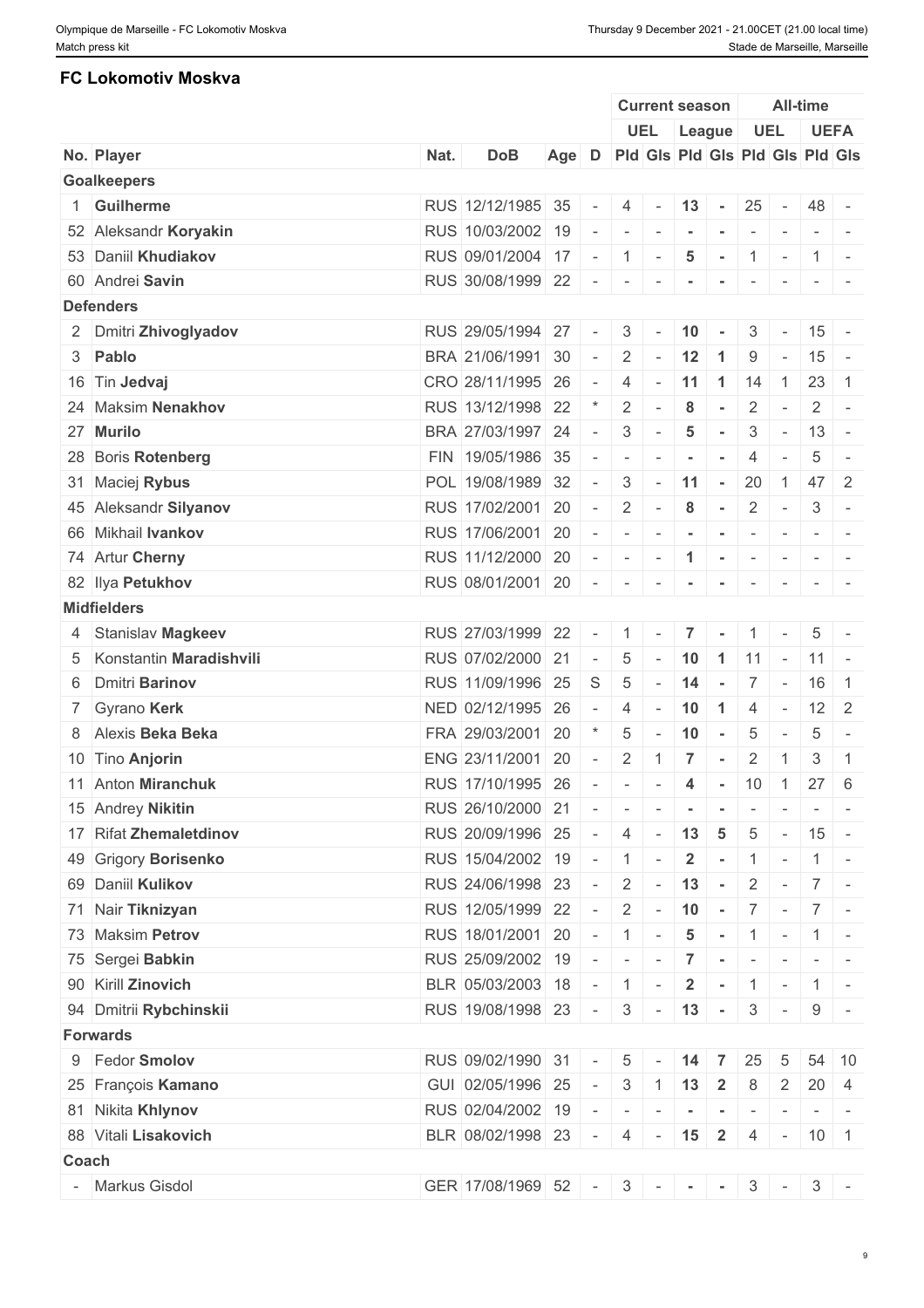# **Fixtures and results**

### **Olympique de Marseille**

|                   | organ wa wa maroomo         |                                         |        |                                                                     |
|-------------------|-----------------------------|-----------------------------------------|--------|---------------------------------------------------------------------|
| <b>Date</b>       | <b>Competition Opponent</b> |                                         | Result | <b>Goalscorers</b>                                                  |
| 08/08/2021        | League                      | Montpellier Hérault SC (A)              | W      | 3-2 Cengiz Ünder 68, Payet 75, 80                                   |
| 15/08/2021 League |                             | FC Girondins de Bordeaux<br>(H)         | D      | 2-2 Cengiz Ünder 34, Payet 41                                       |
| 28/08/2021        | League                      | AS Saint-Étienne (H)                    | W      | 3-1 Guendouzi 23, Gerson 51, Cengiz Ünder 68                        |
| 11/09/2021        | League                      | AS Monaco FC (A)                        | W      | 2-0 Dieng 37, 60                                                    |
| 16/09/2021        | UEL                         | FC Lokomotiv Moskva (A)                 | D      | 1-1 Cengiz Ünder 59 (P)                                             |
| 19/09/2021        | League                      | Stade Rennais FC (H)                    | W      | 2-0 Dieng 48, Harit 71                                              |
| 22/09/2021        | League                      | Angers SCO (A)                          | D      | $0-0$                                                               |
| 26/09/2021        | League                      | RC Lens (H)                             | L      | 2-3 Payet 33, 45+3 (P)                                              |
| 30/09/2021        | UEL                         | Galatasaray AŞ (H)                      | D      | $0-0$                                                               |
| 03/10/2021        | League                      | LOSC Lille (A)                          |        | $0 - 2$                                                             |
| 17/10/2021 League |                             | FC Lorient (H)                          | W      | Kamara 27, Guendouzi 56, Milik 85, Mendes<br>$4 - 1$<br>$90+2$ (og) |
| 21/10/2021 UEL    |                             | SS Lazio (A)                            | D      | $0-0$                                                               |
| 24/10/2021        | League                      | Paris Saint-Germain (H)                 | D      | $0-0$                                                               |
| 27/10/2021        | League                      | OGC Nice (A)                            | D      | 1-1 Payet 42                                                        |
| 31/10/2021        | League                      | Clermont (A)                            | W      | 1-0 Cengiz Ünder 25                                                 |
| 04/11/2021        | UEL                         | SS Lazio (H)                            | D      | 2-2 Milik 33 (P), Payet 82                                          |
| 07/11/2021        | League                      | FC Metz (H)                             | D      | $0-0$                                                               |
| 21/11/2021        | League                      | Olympique Lyonnais (A)                  | a      | $0-0$                                                               |
| 25/11/2021        | UEL                         | Galatasaray AŞ (A)                      | L.     | 2-4 Milik 68, 85                                                    |
| 28/11/2021        | League                      | ES Troyes AC (H)                        | W      | 1-0 Lirola 74                                                       |
| 01/12/2021        | League                      | FC Nantes (A)                           | W      | 1-0 Gerson 30                                                       |
| 04/12/2021        | League                      | Stade Brestois 29 (H)                   | L      | 1-2 Gerson 29                                                       |
| 09/12/2021 UEL    |                             | FC Lokomotiv Moskva (H)                 |        |                                                                     |
| 12/12/2021 League |                             | Racing Club de Strasbourg<br>Alsace (A) |        |                                                                     |
| 19/12/2021 Cup    |                             | ES Cannet Rocheville (A)                |        |                                                                     |
| 22/12/2021 League |                             | Stade de Reims (H)                      |        |                                                                     |
| 09/01/2022 League |                             | FC Girondins de Bordeaux (A)            |        |                                                                     |
| 16/01/2022 League |                             | LOSC Lille (H)                          |        |                                                                     |
| 23/01/2022 League |                             | RC Lens (A)                             |        |                                                                     |
| 06/02/2022 League |                             | Angers SCO (H)                          |        |                                                                     |
| 13/02/2022 League |                             | FC Metz (A)                             |        |                                                                     |
| 20/02/2022 League |                             | Clermont (H)                            |        |                                                                     |
| 27/02/2022 League |                             | ES Troyes AC (A)                        |        |                                                                     |
| 06/03/2022 League |                             | AS Monaco FC (H)                        |        |                                                                     |
| 13/03/2022 League |                             | Stade Brestois 29 (A)                   |        |                                                                     |
| 20/03/2022 League |                             | OGC Nice (H)                            |        |                                                                     |
| 03/04/2022 League |                             | AS Saint-Étienne (A)                    |        |                                                                     |
| 10/04/2022 League |                             |                                         |        |                                                                     |
|                   |                             | Montpellier Hérault SC (H)              |        |                                                                     |
| 17/04/2022 League |                             | Paris Saint-Germain (A)                 |        |                                                                     |
| 20/04/2022 League |                             | FC Nantes (H)                           |        |                                                                     |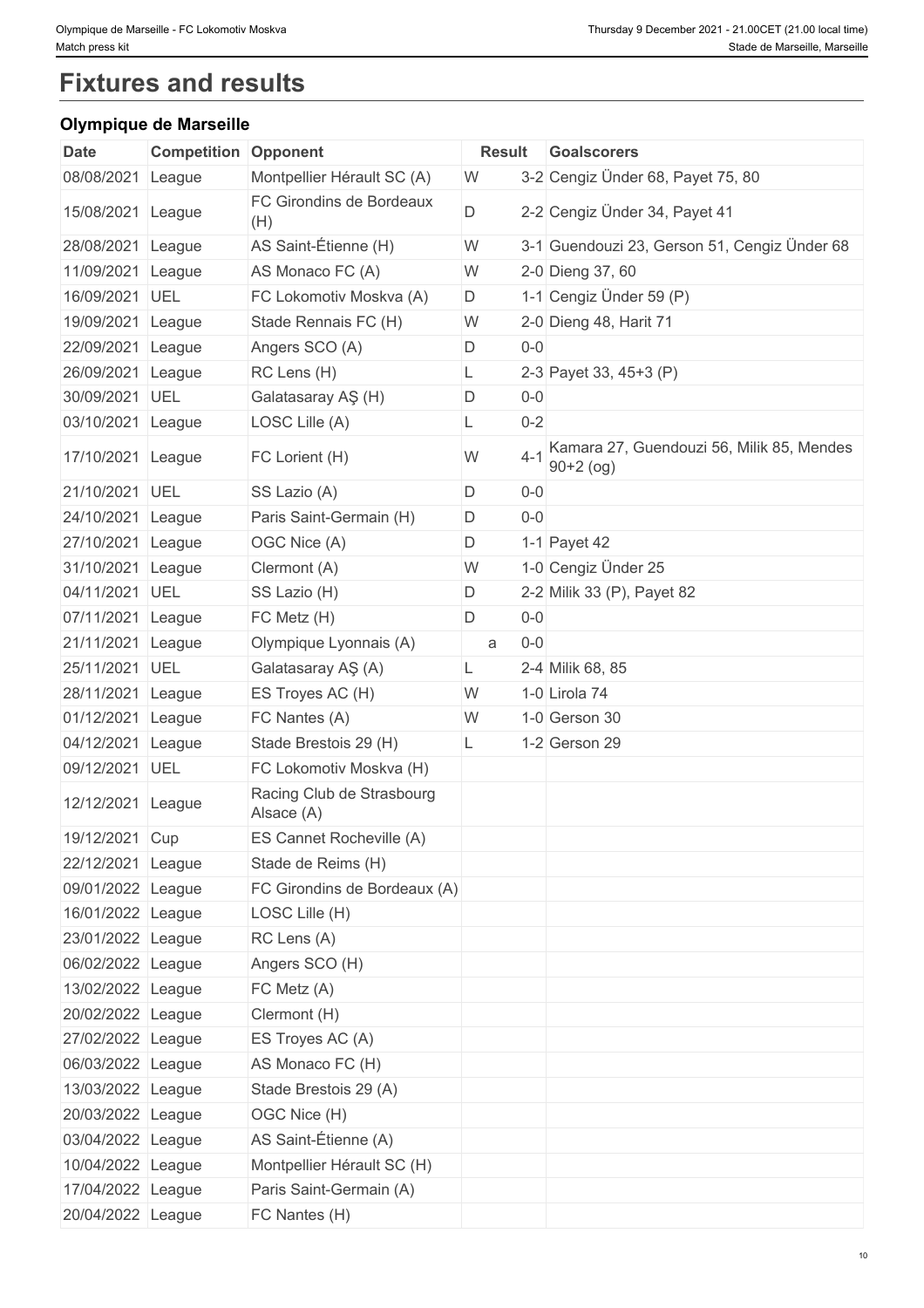### **Olympique de Marseille**

| 24/04/2022 League | Stade de Reims (A)                      |  |  |  |
|-------------------|-----------------------------------------|--|--|--|
| 01/05/2022 League | Olympique Lyonnais (H)                  |  |  |  |
| 08/05/2022 League | FC Lorient (A)                          |  |  |  |
| 14/05/2022 League | Stade Rennais FC (A)                    |  |  |  |
| 21/05/2022 League | Racing Club de Strasbourg<br>Alsace (H) |  |  |  |

| Pos. Clubs                         | $P$ W        |                  | D                       |                 |       | L GF GA Pts                       |
|------------------------------------|--------------|------------------|-------------------------|-----------------|-------|-----------------------------------|
| Paris Saint-Germain                |              | $17$ 13          | $\overline{\mathbf{3}}$ |                 | 36    | 16 42                             |
| 2 Stade Rennais FC                 | 17           | 9                | $\overline{4}$          | $\overline{4}$  | 32    | $14 \mid 31$                      |
| 3 Olympique de Marseille           | 16           | 8                | 5                       | $\mathbf{3}$    | 23    | $14 \overline{\smash{\big)}\ 29}$ |
| 4 OGC Nice                         | 17           | 8                | $\overline{4}$          | $5\phantom{.0}$ | 25    | 15 27                             |
| 5 RC Lens                          |              | $17 \mid 7 \mid$ | 6                       | $\overline{4}$  |       | 30 23 27                          |
| 6 Racing Club de Strasbourg Alsace | 17           | $7^{\circ}$      | 5                       | 5               | 34    | 22 26                             |
| 7 AS Monaco FC                     |              | $17 \mid 7 \mid$ | 5                       | 5               | 27    | 20 26                             |
| 8 Angers SCO                       | $17 \quad 6$ |                  | $7 \mid 4 \mid$         |                 |       | 25 22 25                          |
| 9 Montpellier Hérault SC           |              | $17 \mid 7 \mid$ | $\overline{4}$          | 6               |       | 25 23 25                          |
| 10 Stade Brestois 29               | $17 \mid 6$  |                  | 6                       | 5               |       | 25 23 24                          |
| 11 LOSC Lille                      | 17           | 6                | 6                       | 5               | 23    | 24 24                             |
| 12 Olympique Lyonnais              | 16           | 6                | $\overline{5}$          | $5\overline{)}$ |       | 25 25 22                          |
| 13 FC Nantes                       | $17 \quad 6$ |                  | $\overline{4}$          | $-7$            | 21    | 21 22                             |
| 14 Stade de Reims                  | $17 \quad 4$ |                  | $\overline{7}$          | 6               |       | 19 21 19                          |
| 15 ES Troyes AC                    | 17           | $\overline{4}$   | 4                       | 9               | 16    | $25 \mid 16$                      |
| 16 FC Lorient                      | 17           | $\mathbf{3}$     | 6                       | 8               | $+13$ | 26 15                             |
| 17 FC Girondins de Bordeaux        | 17           | $\overline{2}$   | 8                       | $\overline{7}$  | 26    | $39$ 14                           |
| 18 Clermont                        |              | $17 \quad 3$     | $\overline{5}$          | 9               |       | 19 32 14                          |
| 19 FC Metz                         | 17           | $\overline{2}$   | 6                       | 9               |       | 18 37 12                          |
| 20 AS Saint-Étienne                | 17           | $2^{\circ}$      | 6                       |                 |       | $9 \mid 17 \mid 37 \mid 12$       |
|                                    |              |                  |                         |                 |       |                                   |

### **FC Lokomotiv Moskva**

| <b>Date</b>       | <b>Competition</b> | Opponent                         | Result                                   | <b>Goalscorers</b> |
|-------------------|--------------------|----------------------------------|------------------------------------------|--------------------|
| 24/07/2021        | League             | FC Arsenal Tula (H)              | 3-1 Zhemaletdinov 80, 86, Smolov 89<br>W |                    |
| 31/07/2021        | League             | PFC CSKA Moskva (A)              | W<br>2-1 Smolov 22, Zhemaletdinov 59     |                    |
| 06/08/2021 League |                    | FC Ufa(A)                        | D<br>1-1 Lisakovich 73                   |                    |
| 15/08/2021 League |                    | FC Zenit (H)                     | D<br>1-1 Smolov 90 (P)                   |                    |
| 22/08/2021        | League             | FC Krasnodar (H)                 | W<br>2-1 Smolov 7, 33                    |                    |
| 27/08/2021 League |                    | FC Dynamo Moscow (A)             | D<br>1-1 Smolov 23                       |                    |
| 11/09/2021        | League             | PFC Krylya Sovetov Samara<br>(H) | W<br>2-0 Kamano 59, 79                   |                    |
| 16/09/2021 UEL    |                    | Olympique de Marseille (H)       | D<br>1-1 Anjorin 89                      |                    |
| 20/09/2021 League |                    | FC Ural Sverdlovsk Oblast (A) D  | $0-0$                                    |                    |
| 25/09/2021 League |                    | FC Khimki (A)                    | $0-0$<br>D                               |                    |
| 30/09/2021        | <b>UEL</b>         | SS Lazio (A)                     | $0-2$                                    |                    |
| 03/10/2021 League |                    | FC Rostov (H)                    | 1-2 Maradishvili 10                      |                    |
| 16/10/2021        | League             | FC Rubin (A)                     | D<br>2-2 Smolov 68, Zhemaletdinov 90+3   |                    |
| 21/10/2021        | <b>UEL</b>         | Galatasaray AŞ (H)               | $0 - 1$                                  |                    |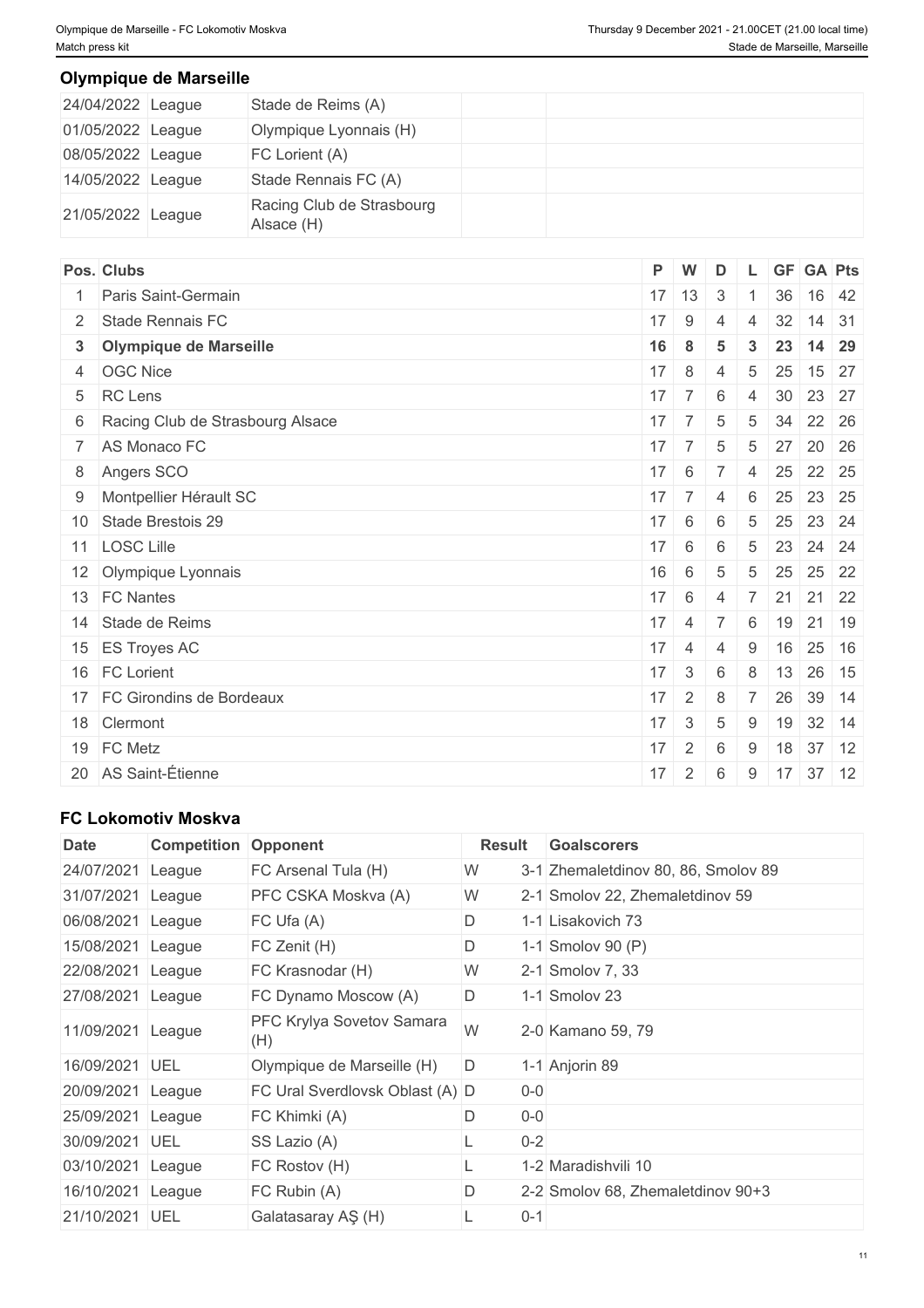### **FC Lokomotiv Moskva**

| 25/10/2021 League |        | PFC Sochi (H)                    | W |         | 2-1 Yurganov 41 (og), Jedvaj 49             |  |
|-------------------|--------|----------------------------------|---|---------|---------------------------------------------|--|
| 30/10/2021 League |        | FC Nizhny Novgorod (A)           | W |         | 2-1 Zhemaletdinov 37, Miladinović 90+4 (og) |  |
| 04/11/2021 UEL    |        | Galatasaray AŞ (A)               | D |         | 1-1 Kamano 72                               |  |
| 07/11/2021        | League | FC Spartak Moskva (A)            | D |         | 1-1 Kerk 23                                 |  |
| 20/11/2021 League |        | FC Akhmat Grozny (H)             | L |         | 1-2 Lisakovich 64                           |  |
| 25/11/2021 UEL    |        | SS Lazio (H)                     | L | $0 - 3$ |                                             |  |
| 29/11/2021 League |        | FC Arsenal Tula (A)              | L |         | 1-3 Pablo 90+3                              |  |
| 04/12/2021 League |        | FC Ural Sverdlovsk Oblast (H) L  |   | $0 - 1$ |                                             |  |
| 09/12/2021 UEL    |        | Olympique de Marseille (A)       |   |         |                                             |  |
| 12/12/2021 League |        | FC Ufa (H)                       |   |         |                                             |  |
| 25/02/2022 League |        | FC Krasnodar (A)                 |   |         |                                             |  |
| 01/03/2022 Cup    |        | FC Yenisey Krasnoyarsk (H)       |   |         |                                             |  |
| 04/03/2022 League |        | FC Khimki (H)                    |   |         |                                             |  |
| 11/03/2022 League |        | PFC CSKA Moskva (H)              |   |         |                                             |  |
| 18/03/2022 League |        | FC Akhmat Grozny (A)             |   |         |                                             |  |
| 01/04/2022 League |        | FC Spartak Moskva (H)            |   |         |                                             |  |
| 08/04/2022 League |        | FC Rostov (A)                    |   |         |                                             |  |
| 15/04/2022 League |        | PFC Sochi (A)                    |   |         |                                             |  |
| 22/04/2022 League |        | FC Nizhny Novgorod (H)           |   |         |                                             |  |
| 29/04/2022 League |        | FC Zenit (A)                     |   |         |                                             |  |
| 06/05/2022 League |        | FC Rubin (H)                     |   |         |                                             |  |
| 13/05/2022 League |        | FC Dynamo Moscow (H)             |   |         |                                             |  |
| 21/05/2022 League |        | PFC Krylya Sovetov Samara<br>(A) |   |         |                                             |  |

|                                                                                                                                                                                                                                                                                                                                                      |                | D                                                                                                                                                                                                                    |                                                         |                                                     |          |                                                                                                                                                   |
|------------------------------------------------------------------------------------------------------------------------------------------------------------------------------------------------------------------------------------------------------------------------------------------------------------------------------------------------------|----------------|----------------------------------------------------------------------------------------------------------------------------------------------------------------------------------------------------------------------|---------------------------------------------------------|-----------------------------------------------------|----------|---------------------------------------------------------------------------------------------------------------------------------------------------|
|                                                                                                                                                                                                                                                                                                                                                      |                | 4                                                                                                                                                                                                                    | $\overline{2}$                                          |                                                     | 19 37    |                                                                                                                                                   |
|                                                                                                                                                                                                                                                                                                                                                      |                |                                                                                                                                                                                                                      | $\overline{4}$                                          |                                                     |          |                                                                                                                                                   |
|                                                                                                                                                                                                                                                                                                                                                      |                | -4                                                                                                                                                                                                                   | 5                                                       |                                                     |          | 18 28                                                                                                                                             |
|                                                                                                                                                                                                                                                                                                                                                      |                |                                                                                                                                                                                                                      | $\overline{7}$                                          |                                                     |          |                                                                                                                                                   |
|                                                                                                                                                                                                                                                                                                                                                      |                | $\mathcal{S}$                                                                                                                                                                                                        |                                                         |                                                     |          | 16 27                                                                                                                                             |
|                                                                                                                                                                                                                                                                                                                                                      |                | $\overline{7}$                                                                                                                                                                                                       | 4                                                       |                                                     |          | 19 25                                                                                                                                             |
|                                                                                                                                                                                                                                                                                                                                                      |                | $\overline{0}$                                                                                                                                                                                                       | 9                                                       |                                                     |          |                                                                                                                                                   |
|                                                                                                                                                                                                                                                                                                                                                      |                |                                                                                                                                                                                                                      |                                                         |                                                     |          | $18 \mid 24$                                                                                                                                      |
|                                                                                                                                                                                                                                                                                                                                                      |                | 5                                                                                                                                                                                                                    | 6                                                       |                                                     |          |                                                                                                                                                   |
|                                                                                                                                                                                                                                                                                                                                                      |                | -4                                                                                                                                                                                                                   | $\overline{7}$                                          |                                                     |          |                                                                                                                                                   |
|                                                                                                                                                                                                                                                                                                                                                      |                | -4                                                                                                                                                                                                                   |                                                         |                                                     |          |                                                                                                                                                   |
|                                                                                                                                                                                                                                                                                                                                                      |                | 6                                                                                                                                                                                                                    |                                                         |                                                     |          |                                                                                                                                                   |
|                                                                                                                                                                                                                                                                                                                                                      |                | $\mathbf{3}$                                                                                                                                                                                                         | 9                                                       |                                                     |          |                                                                                                                                                   |
|                                                                                                                                                                                                                                                                                                                                                      |                |                                                                                                                                                                                                                      |                                                         | 8                                                   |          | $17 \mid 16$                                                                                                                                      |
|                                                                                                                                                                                                                                                                                                                                                      |                |                                                                                                                                                                                                                      | $\overline{7}$                                          | 17                                                  |          | $24 \mid 16$                                                                                                                                      |
| 17                                                                                                                                                                                                                                                                                                                                                   | 2 <sup>1</sup> | 8                                                                                                                                                                                                                    |                                                         |                                                     |          |                                                                                                                                                   |
| Pos. Clubs<br>1 FC Zenit<br>2 FC Dynamo Moscow<br>3 FC Krasnodar<br>4 PFC Sochi<br>5 PFC CSKA Moskva<br>6 FC Lokomotiv Moskva<br>7 FC Akhmat Grozny<br>8 PFC Krylya Sovetov Samara<br>9 FC Spartak Moskva<br>10 FC Rubin<br>11 FC Arsenal Tula<br>12 FC Rostov<br>13 FC Nizhny Novgorod<br>14 FC Ural Sverdlovsk Oblast<br>15 FC Ufa<br>16 FC Khimki |                | P W<br>$17$ 11<br>$17$ 11<br>$17 \mid 8 \mid$<br>$17 \quad 9$<br>$17 \quad 8$<br>$17 \quad 6$<br>$17 \quad 8$<br>$17 \mid 6 \mid$<br>$17 \quad 6$<br>$17 \quad 5$<br>$17 \mid 4 \mid$<br>$17 \mid 5$<br>$17 \quad 3$ | 2<br>$17 \mid 7 \mid$<br>$\mathbf{3}$<br>$\overline{7}$ | $-7$<br>$7^{\circ}$<br>$17 \quad 3 \quad 7 \quad 7$ | 29<br>22 | L GF GA Pts<br>43<br>32 19 35<br>$27$ 21 28<br>6 19<br>20 23 24<br>20<br>20 23 23<br>23 25 22<br>8 21 33 19<br>29 31 18<br>18 30 18<br>7 15 27 14 |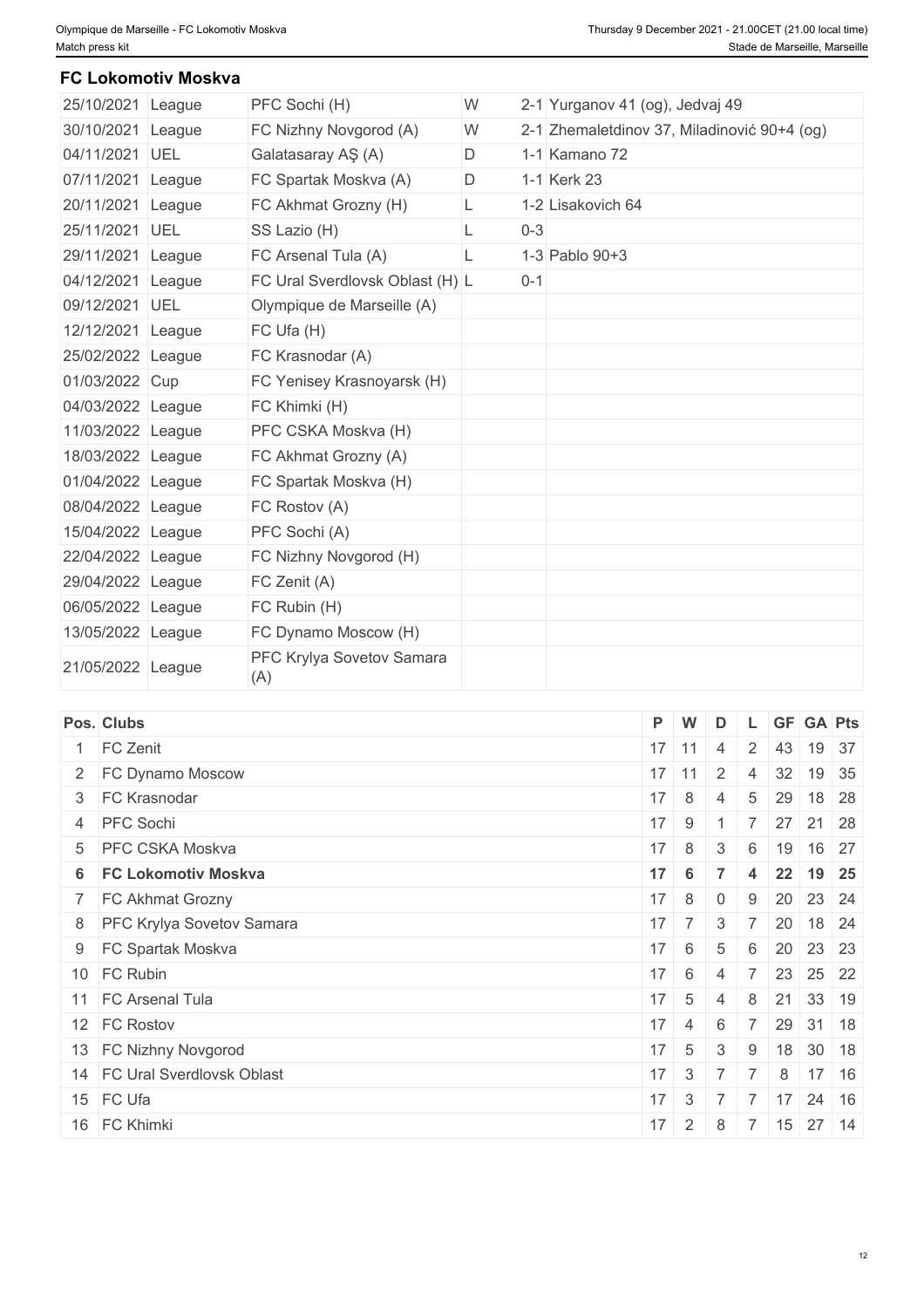# **Match-by-match lineups**

## **Olympique de Marseille**

### **UEFA Europa League - Group stage**

### **Group E**

| <b>Club</b>                |  |  | Pid W D L GF GA Pts                                 |  |
|----------------------------|--|--|-----------------------------------------------------|--|
| Galatasaray AŞ             |  |  | $5 \mid 3 \mid 2 \mid 0 \mid 7 \mid 3 \mid 11 \mid$ |  |
| <b>SS Lazio</b>            |  |  | $5$   2   2   1   7   3   8                         |  |
| Olympique de Marseille     |  |  | $5 \t0 \t4 \t1 \t5 \t7 \t4$                         |  |
| <b>FC Lokomotiv Moskva</b> |  |  | 5 0 2 3 2 8 2                                       |  |

### **Matchday 1** (16/09/2021)

#### **FC Lokomotiv Moskva 1-1 Olympique de Marseille**

**Goals:** 0-1 Cengiz Ünder 59 (P) , 1-1 Anjorin 89

**Olympique de Marseille:** Pau López, Saliba, Álvaro, Kamara, Guendouzi (83 Lirola), Harit (56 De La Fuente), Gerson (83 Gueye), Dieng (83 Luis Henrique), Peres, Cengiz Ünder, Rongier

### **Matchday 2** (30/09/2021)

### **Olympique de Marseille 0-0 Galatasaray AŞ**

**Olympique de Marseille:** Pau López, Saliba, Álvaro, Guendouzi, Harit (80 De La Fuente), Payet, Dieng (60 Milik), Peres, Cengiz Ünder, Gueye, Lirola

### **Matchday 3** (21/10/2021)

### **SS Lazio 0-0 Olympique de Marseille**

**Olympique de Marseille:** Pau López, Saliba, Kamara, Guendouzi (73 Gueye), Milik (73 Gerson), Payet, Peres, Ćaleta-Car, Cengiz Ünder, Rongier (85 Balerdi), Lirola (61 Dieng)

### **Matchday 4** (04/11/2021)

#### **Olympique de Marseille 2-2 SS Lazio**

**Goals:** 1-0 Milik 33 (P) , 1-1 Felipe Anderson 45+5, 1-2 Immobile 49, 2-2 Payet 82 **Olympique de Marseille:** Pau López, Saliba, Kamara (55 Harit), Guendouzi, Milik, Payet, Peres, Ćaleta-Car, Cengiz Ünder, Rongier, Lirola (85 Gueye)

#### **Matchday 5** (25/11/2021)

#### **Galatasaray AŞ 4-2 Olympique de Marseille**

**Goals:** 1-0 Cicâldău 12, 2-0 Ćaleta-Car 30 (og) , 3-0 Feghouli 64, 3-1 Milik 68, 4-1 Babel 83, 4-2 Milik 85 **Olympique de Marseille:** Pau López, Saliba, Kamara, Guendouzi, Gerson, Milik, Dieng, Peres, Ćaleta-Car, Gueye (63 De La Fuente), Lirola

### **Matchday 6** (09/12/2021)

Olympique de Marseille-FC Lokomotiv Moskva

**FC Lokomotiv Moskva**

### **UEFA Europa League - Group stage**

### **Matchday 1** (16/09/2021)

### **FC Lokomotiv Moskva 1-1 Olympique de Marseille**

**Goals:** 0-1 Cengiz Ünder 59 (P) , 1-1 Anjorin 89 **FC Lokomotiv Moskva:** Guilherme, Magkeev, Barinov, Beka Beka (63 Silyanov), Smolov (75 Lisakovich), Jedvaj, Zhemaletdinov (63 Anjorin), Kamano (75 Kerk), Murilo, Kulikov (56 Maradishvili), Tiknizyan

### **Matchday 2** (30/09/2021)

### **SS Lazio 2-0 FC Lokomotiv Moskva**

**Goals:** 1-0 Bašić 13, 2-0 Patric 38

**FC Lokomotiv Moskva:** Guilherme, Zhivoglyadov, Pablo, Maradishvili (72 Kerk), Barinov, Beka Beka, Smolov, Anjorin (82 Petrov), Zhemaletdinov (82 Lisakovich), Kulikov, Rybchinskii

**Matchday 3** (21/10/2021) **FC Lokomotiv Moskva 0-1 Galatasaray AŞ**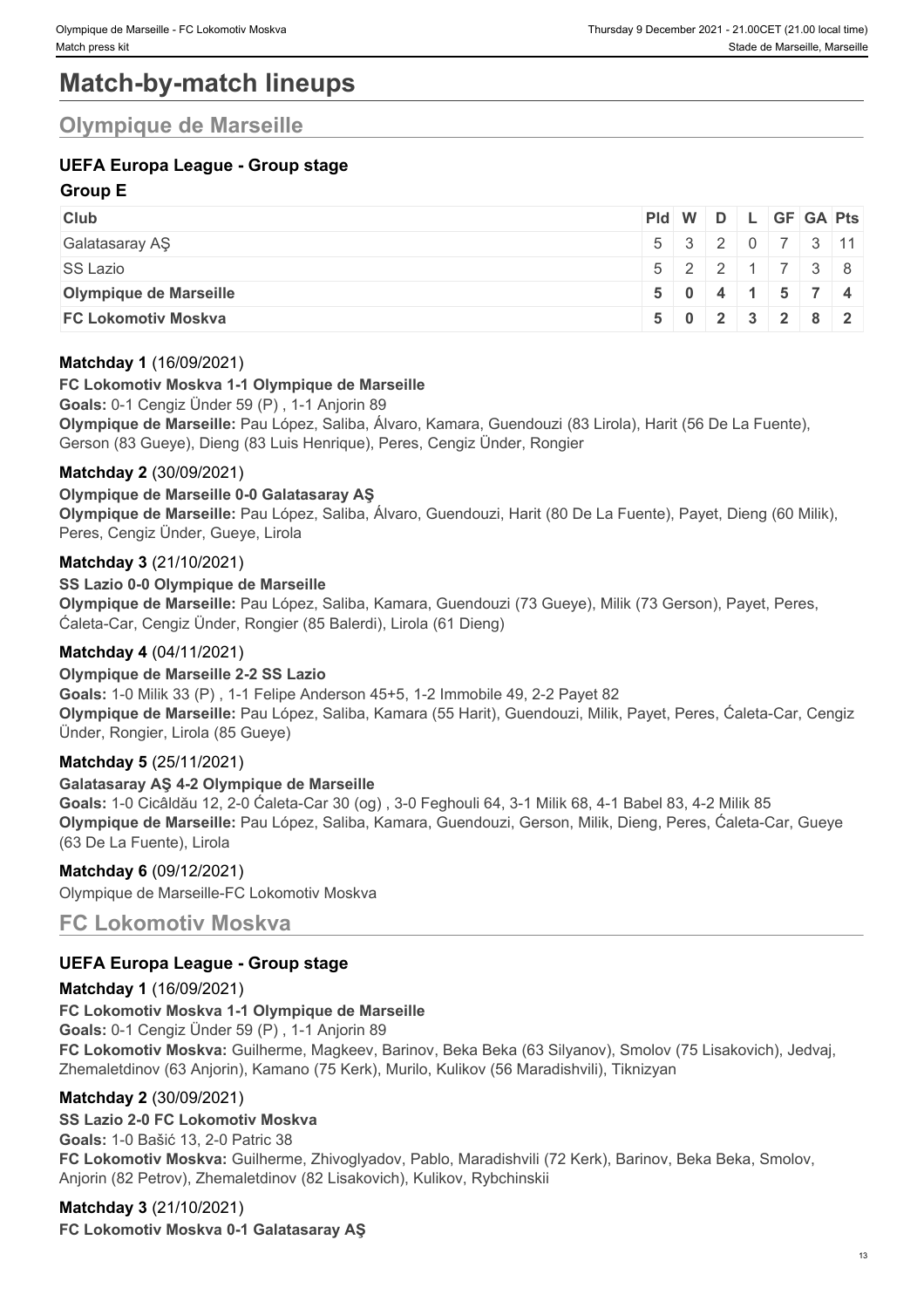#### **Goals:** 0-1 Kerem Aktürkoğlu 82

**FC Lokomotiv Moskva:** Guilherme, Pablo, Maradishvili, Barinov, Kerk, Beka Beka, Smolov, Jedvaj, Zhemaletdinov, Rybus (89 Zhivoglyadov), Tiknizyan

### **Matchday 4** (04/11/2021)

**Galatasaray AŞ 1-1 FC Lokomotiv Moskva Goals:** 1-0 Feghouli 43, 1-1 Kamano 72

**FC Lokomotiv Moskva:** Guilherme, Maradishvili, Barinov, Kerk, Beka Beka (85 Murilo), Jedvaj, Zhemaletdinov, Nenakhov (46 Zhivoglyadov), Rybus, Lisakovich (46 Smolov), Rybchinskii (65 Kamano)

### **Matchday 5** (25/11/2021)

### **FC Lokomotiv Moskva 0-3 SS Lazio**

**Goals:** 0-1 Immobile 56 (P) , 0-2 Immobile 63 (P) , 0-3 Pedro Rodríguez 87

**FC Lokomotiv Moskva:** Khudiakov, Maradishvili (77 Zinovich), Barinov, Beka Beka, Jedvaj, Nenakhov (28 Silyanov), Kamano (77 Borisenko), Murilo, Rybus, Lisakovich, Rybchinskii (59 Smolov)

### **Matchday 6** (09/12/2021)

Olympique de Marseille-FC Lokomotiv Moskva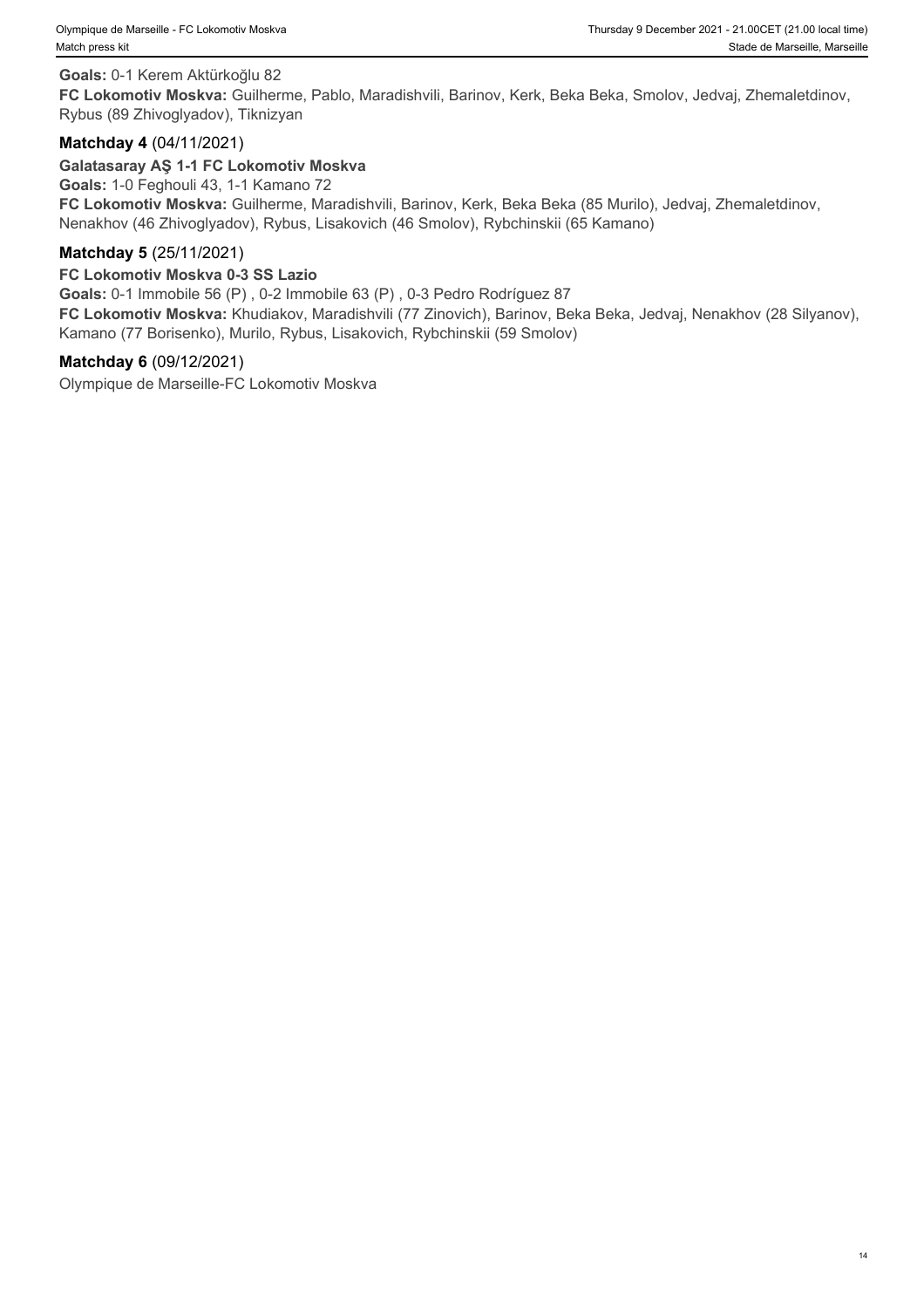# **Match officials**

| Olympique de Marseille - FC Lokomotiv Moskva<br>Match press kit                                                                              |               |                    | Thursday 9 December 2021 - 21.00CET (21.00 local time)<br>Stade de Marseille, Marseille |
|----------------------------------------------------------------------------------------------------------------------------------------------|---------------|--------------------|-----------------------------------------------------------------------------------------|
| <b>Match officials</b>                                                                                                                       |               |                    |                                                                                         |
| <b>Referee</b>                                                                                                                               |               |                    | William Collum (SCO)                                                                    |
| <b>Assistant referees</b>                                                                                                                    |               |                    | David McGeachie (SCO), Francis Connor (SCO)                                             |
| <b>Video Assistant Referee</b>                                                                                                               |               |                    | Allard Lindhout (NED)                                                                   |
| <b>Assistant Video Assistant Referee</b>                                                                                                     |               |                    | Rob Dieperink (NED)                                                                     |
| <b>Fourth official</b>                                                                                                                       |               |                    | Kevin Clancy (SCO)                                                                      |
| <b>UEFA Delegate</b><br><b>UEFA Referee observer</b>                                                                                         |               |                    | Romano Clavedetscher (SUI)                                                              |
|                                                                                                                                              |               |                    | Thomas Einwaller (AUT)                                                                  |
| <b>Referee</b>                                                                                                                               |               |                    |                                                                                         |
|                                                                                                                                              |               | <b>UEFA Europa</b> |                                                                                         |
| Name                                                                                                                                         | Date of birth | League<br>matches  | <b>UEFA matches</b>                                                                     |
| William Collum                                                                                                                               | 18/01/1979    | 36                 | 122                                                                                     |
| <b>William Collum</b>                                                                                                                        |               |                    |                                                                                         |
| Referee since: 1993                                                                                                                          |               |                    |                                                                                         |
| First division: 2005                                                                                                                         |               |                    |                                                                                         |
| FIFA badge: 2006                                                                                                                             |               |                    |                                                                                         |
| Tournaments: UEFA EURO 2016, 2011 FIFA U-20 World Cup, 2008 UEFA European Under-19 Championship,<br>2006 UEFA European Under-17 Championship |               |                    |                                                                                         |
| <b>Finals</b><br>2015 UEFA Super Cup<br>2008 UEFA European Under-19 Championship                                                             |               |                    |                                                                                         |
|                                                                                                                                              |               |                    |                                                                                         |

# **Referee**

| Name           | <b>UEFA Europa</b><br>Date of birth<br>League<br>matches |
|----------------|----------------------------------------------------------|
| William Collum | 18/01/1979<br>36                                         |

## **William Collum**

### **Finals**

## **UEFA Europa League matches involving teams from the two countries involved in this match**

| <b>Date</b> | <b>Competition</b> | <b>Stage</b><br>reached |                                    | <b>Home Away</b>                  | <b>Result</b> | <b>Venue</b> |
|-------------|--------------------|-------------------------|------------------------------------|-----------------------------------|---------------|--------------|
| 18/09/2008  | UEL                | R <sub>1</sub>          | Stade Rennais FC FC Twente         |                                   | $2 - 1$       | Rennes       |
| 26/02/2009  | UEL                | <b>R32</b>              | VfB Stuttgart FC Zenit             |                                   | $1 - 2$       | Stuttgart    |
| 17/03/2011  | UEL                | R <sub>16</sub>         | Paris Saint-Germain SL Benfica     |                                   | $1 - 1$       | Paris        |
| 03/11/2011  | UEL                | GS                      |                                    | AEK Athens FC FC Lokomotiv Moskva | $1 - 3$       | Athens       |
| 22/08/2012  | UEL                | PO                      |                                    | VfB Stuttgart FC Dynamo Moscow    | $2 - 0$       | Stuttgart    |
| 03/04/2014  | UEL                | QF                      | Olympique Lyonnais Juventus        |                                   | $0 - 1$       | Lvon         |
| 26/04/2018  | UEL                | <b>SF</b>               | Olympique de Marseille FC Salzburg |                                   | $2 - 0$       | Marseille    |
| 25/02/2021  | UEL                | <b>R32</b>              |                                    | AFC Ajax LOSC Lille               | $2 - 1$       | Amsterdam    |

# **Other matches involving teams from either of the two countries involved in this match**

| <b>Date</b> | <b>Competition</b> | <b>Stage</b><br>reached | <b>Home Away</b>           |                | <b>Result</b> | <b>Venue</b>      |
|-------------|--------------------|-------------------------|----------------------------|----------------|---------------|-------------------|
| 03/05/2006  | U17                | GS-FT                   | Hungary Russia             |                | $0 - 1$       | Mondorf les Bains |
| 11/05/2006  | U17                | <b>SF</b>               | Germany Russia             |                | $0 - 1$       | Luxembourg        |
| 29/09/2006  | U19                | QR                      |                            | Russia Albania | $2 - 0$       | Andorra la Vella  |
| 02/10/2006  | U19                | QR                      | Slovakia Russia            |                | -0            | Andorra la Vella  |
| 18/09/2008  | UEL                | R <sub>1</sub>          | Stade Rennais FC FC Twente |                | $2 - 1$       | Rennes            |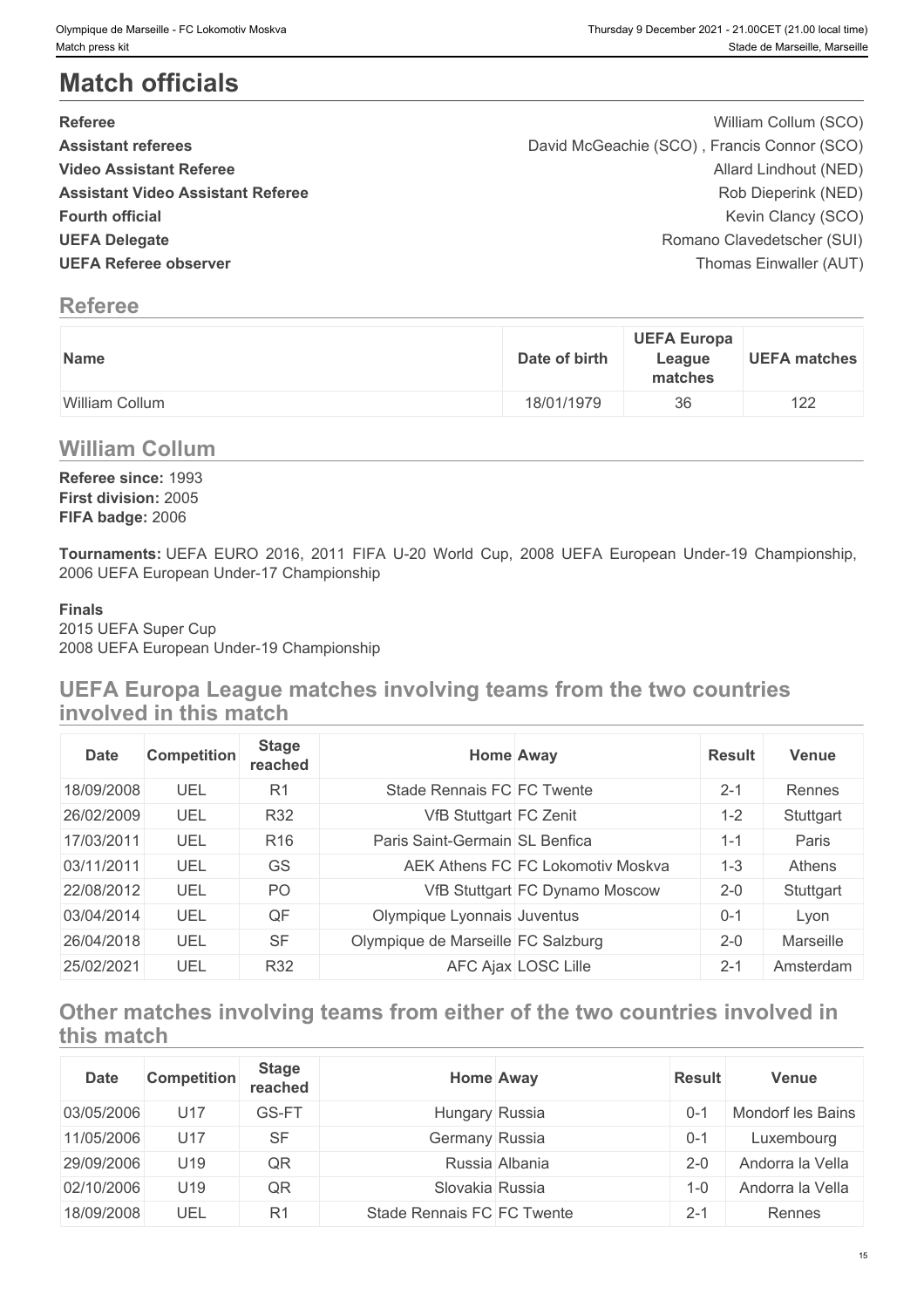| <b>Date</b> | <b>Competition</b> | <b>Stage</b><br>reached | <b>Home Away</b>                     | <b>Result</b> | <b>Venue</b>  |
|-------------|--------------------|-------------------------|--------------------------------------|---------------|---------------|
| 26/02/2009  | UEL                | R32                     | VfB Stuttgart FC Zenit               | $1 - 2$       | Stuttgart     |
| 17/03/2011  | UEL                | R <sub>16</sub>         | Paris Saint-Germain SL Benfica       | $1 - 1$       | Paris         |
| 03/11/2011  | UEL                | <b>GS</b>               | AEK Athens FC FC Lokomotiv Moskva    | $1-3$         | <b>Athens</b> |
| 22/08/2012  | UEL                | PO                      | VfB Stuttgart FC Dynamo Moscow       | $2 - 0$       | Stuttgart     |
| 18/09/2013  | <b>UCL</b>         | <b>GS</b>               | Club Atlético de Madrid FC Zenit     | $3 - 1$       | Madrid        |
| 25/02/2014  | <b>UCL</b>         | R <sub>16</sub>         | FC Zenit Borussia Dortmund           | $2 - 4$       | St Petersburg |
| 03/04/2014  | <b>UEL</b>         | QF                      | Olympique Lyonnais Juventus          | $0 - 1$       | Lyon          |
| 30/09/2014  | <b>UCL</b>         | GS                      | PFC CSKA Moskva FC Bayern München    | $0 - 1$       | Khimki        |
| 22/04/2015  | <b>UCL</b>         | QF                      | AS Monaco FC Juventus                | $0-0$         | Monaco        |
| 16/09/2015  | <b>UCL</b>         | GS                      | KAA Gent Olympique Lyonnais          | $1 - 1$       | Ghent         |
| 25/11/2015  | <b>UCL</b>         | <b>GS</b>               | Malmö FF Paris Saint-Germain         | $0 - 5$       | Malmo         |
| 15/06/2016  | <b>EURO</b>        | GS-FT                   | France Albania                       | $2 - 0$       | Marseille     |
| 16/08/2016  | <b>UCL</b>         | PO                      | AFC Ajax FC Rostov                   | $1 - 1$       | Amsterdam     |
| 21/11/2017  | <b>UCL</b>         | GS                      | FC Spartak Moskva NK Maribor         | $1 - 1$       | <b>Moscow</b> |
| 26/04/2018  | UEL                | <b>SF</b>               | Olympique de Marseille FC Salzburg   | $2 - 0$       | Marseille     |
| 18/09/2018  | <b>UCL</b>         | <b>GS</b>               | AS Monaco FC Club Atlético de Madrid | $1 - 2$       | Monaco        |
| 11/12/2018  | <b>UCL</b>         | <b>GS</b>               | FK Crvena zvezda Paris Saint-Germain | $1 - 4$       | Belgrade      |
| 03/09/2020  | <b>UNL</b>         | GS-FT                   | Russia Serbia                        | $3 - 1$       | <b>Moscow</b> |
| 02/12/2020  | <b>UCL</b>         | <b>GS</b>               | FC Krasnodar Stade Rennais FC        | $1 - 0$       | Krasnodar     |
| 25/02/2021  | UEL                | <b>R32</b>              | AFC Ajax LOSC Lille                  | $2 - 1$       | Amsterdam     |